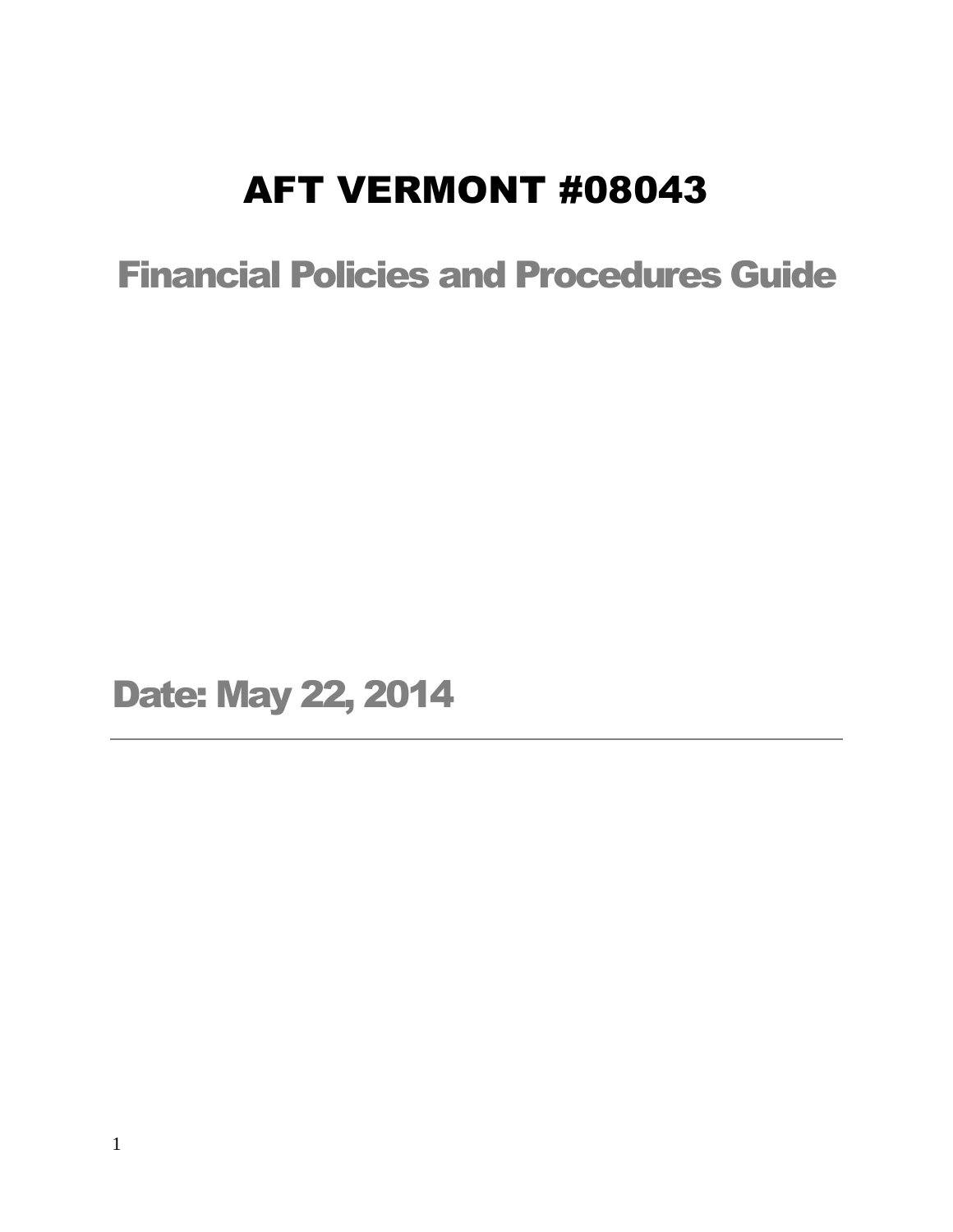# Introduction

The purpose of the AFT Vermont *Financial Policies and Procedures Guide* is to provide AFT Vermont state federation officers and staff with direction and guidance in connection with accounting transactions, procedures, and reports, as well as the policies in place to protect and control AFT Vermont assets.

Although AFT Vermont operates for the benefit of its membership and is a not-for-profit entity, the importance of good record-keeping practices cannot be overstated. Since the composition of AFT Vermont leadership can change at any time, smooth transition of AFT Vermont's records is of primary importance. This can only be accomplished through a systematic and orderly system of record-keeping.

AFT Vermont Executive Council has approved this policy and procedure book on 5.22.2014. It is a requirement for all AFT Local unions in the state of Vermont to become familiar with and comply with any applicable policies and procedures.

Ben Johnson, President Theoret, Treasurer AFT Vermont AFT Vermont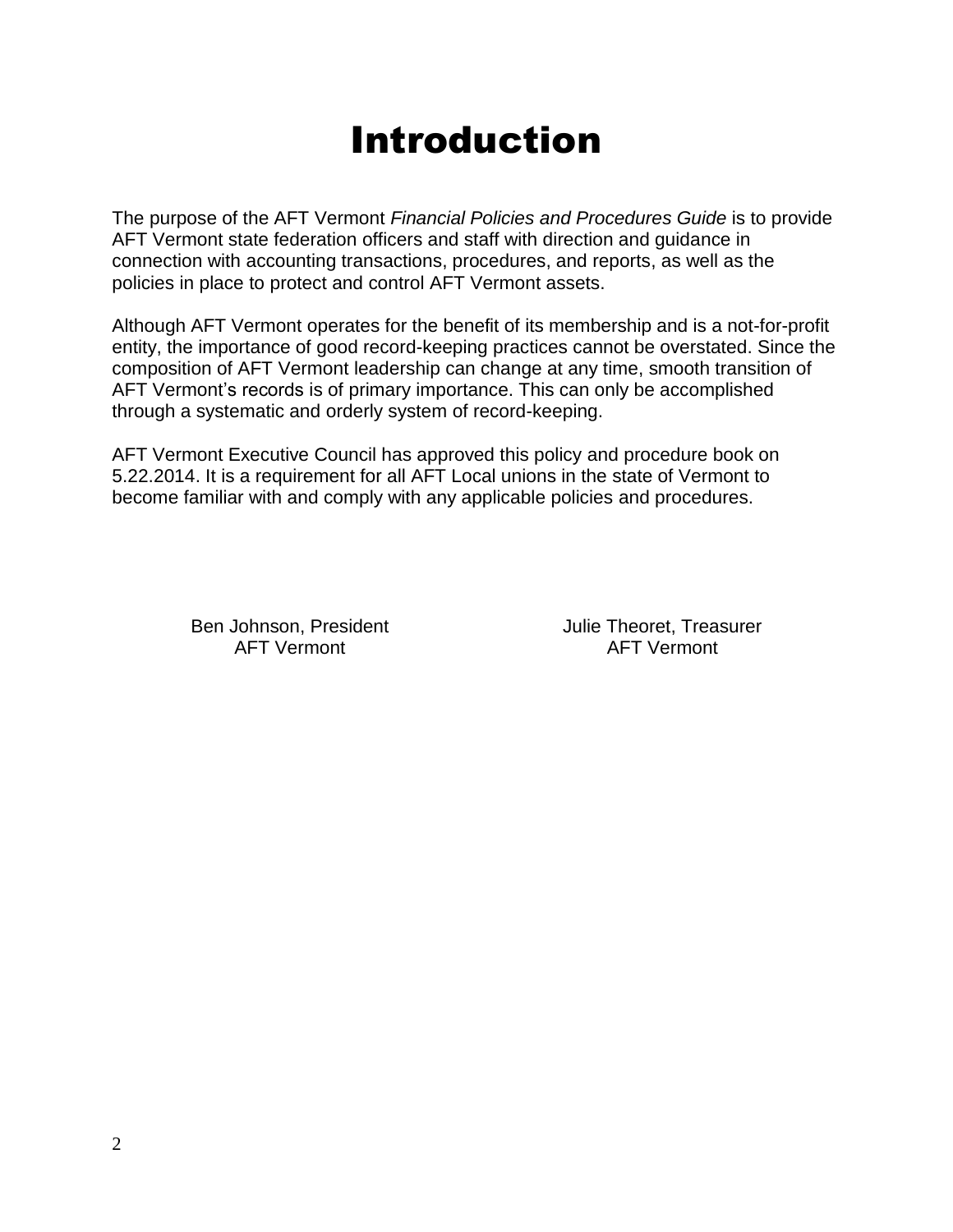# **Table of Contents**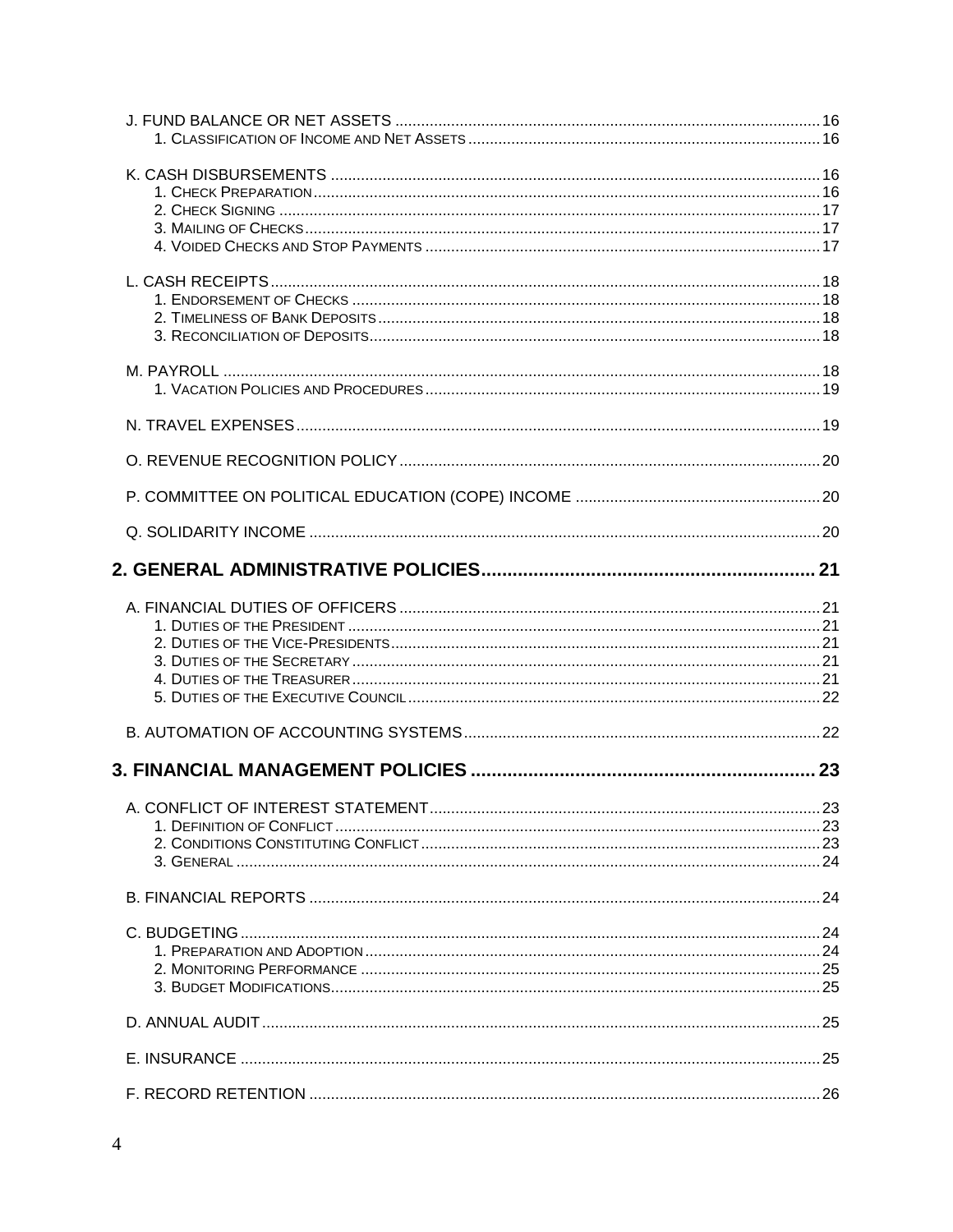# **1. ASSET/LIABILITY ACCOUNTS POLICIES**

# <span id="page-4-1"></span><span id="page-4-0"></span>**A. CASH**

# <span id="page-4-2"></span>**1. PETTY CASH FUNDS**

The AFT Vermont Executive Council will not authorize any employee to create or maintain a petty cash fund.

#### <span id="page-4-3"></span>**2. CASH AND CASH EQUIVALENT ACCOUNTS**

Adequate resources should be maintained in these funds to meet the day-to-day operating requirements. Cash has a broader meaning than just cash on hand and cash in the bank. It includes cash equivalents, which are highly liquid short-term investments that can be converted into cash within three months from the date of acquisition.

Unless specifically stated elsewhere in the policy, cash and cash equivalents of AFT Vermont need to be limited to the following:

- Commercial banks and credit unions \*\* (see below)
- Savings banks
- Certificates of deposit or master notes issued by local banks or major foreign banks when commercial paper issued by such bank or holding company is rated investment grade by a recognized statistical rating organization or if the investment is limited to an amount covered by national government insurance.
- Money market funds managed by large mutual funds or brokerage firms of high quality, whose portfolios are conservatively constructed (average life of 60 months or less).

\*\*Only the strongest and most secure commercial banks and credit unions in the community should be used for checking accounts. Investments need to be limited to amounts covered by insurance provided by the appropriate national government agencies.

# **AFT Vermont has the following bank accounts:**

No-Interest Checking: Peoples United Bank No-Interest Savings: Peoples United Bank COPE: Peoples United Bank Solidarity Fund Transfer/Checking: Peoples United Bank MasterCard Credit Card (\$10,000 limit): Peoples United Bank

# **a. Check Signers and Signature Cards**

<span id="page-4-4"></span>Banks and credit unions require each person authorized to transact business through an account in that institution to sign a signature card. Check signers for AFT Vermont accounts must be officers of AFT Vermont.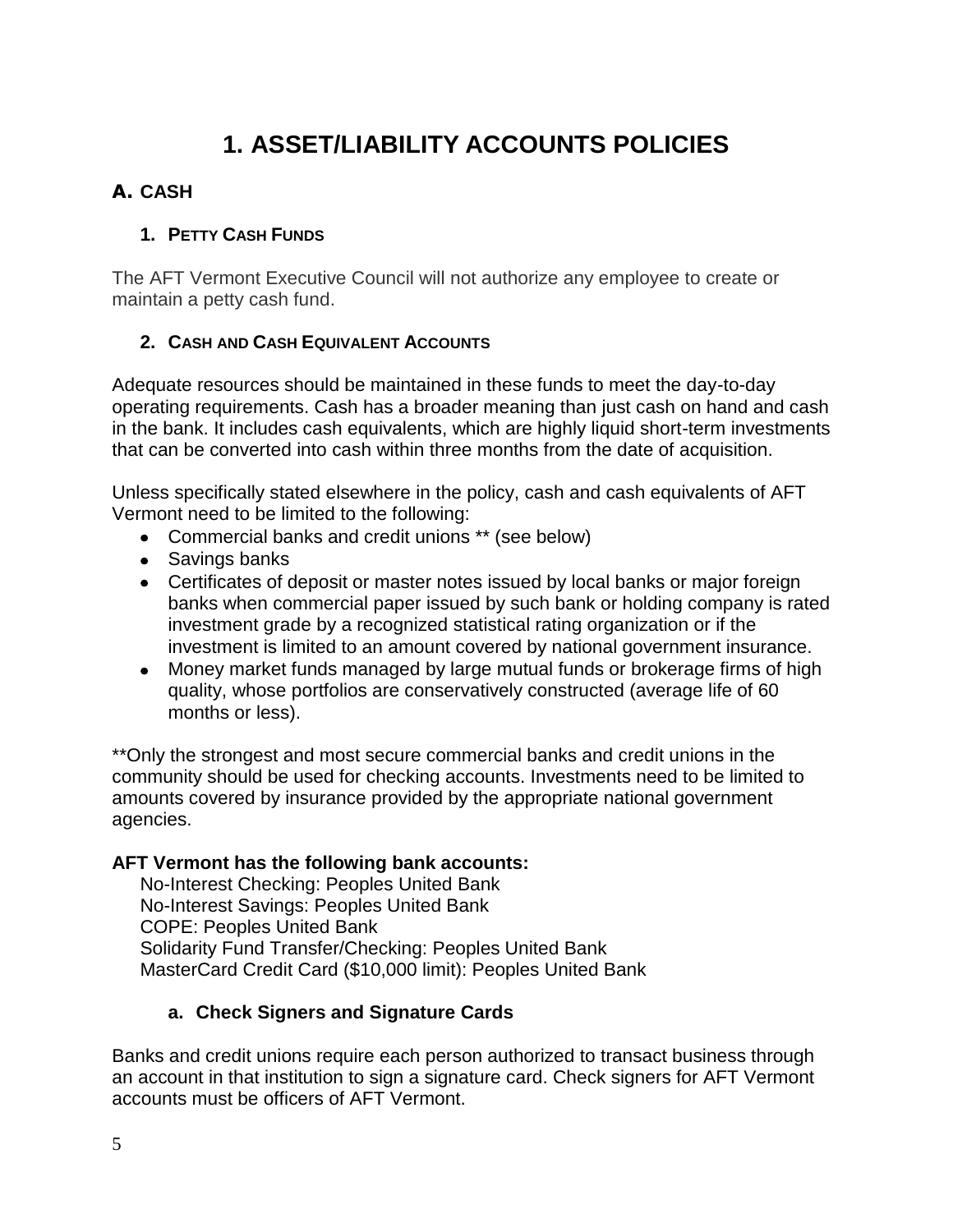#### **The authorized check signers for AFT Vermont are:**

- $\checkmark$  AFT Vermont President;
- $\checkmark$  AFT Vermont Treasurer:
- $\checkmark$  An AFT Vermont Vice President: and
- $\checkmark$  One other AFT Vermont Officer
- Checks should be signed only after they have been written with the check amount imprinted. **It is never proper to sign a check in blank or in advance of specifying the date, payee, and amount.**
- Checks should be prepared using QuickBooks. Only on rare occasions should personnel write manual checks (handwritten, not in QuickBooks). On those rare occasions when this may be necessary, these personnel must return a photocopy of the check and all necessary supporting documentation to the Office Manager.
- No checks should be signed by the payee. For example: if a check is written to reimburse expenses incurred by the Treasurer, the Treasurer should not sign his/her own reimbursement check.
- The AFT Vermont Office Manager may never be a check signer.
- Each local should establish its own check signature policy.

#### **b. Bank Reconciliation**

<span id="page-5-0"></span>Bank statements are received each month from the bank by the Office Manager. The Office Manager matches each statement with the hard copies of deposits and ACH/EFT documentation. Statements copies are then forwarded to the President, the Treasurer, and the Accountant. The Accountant will review the statements for items such as unusual endorsements on checks, indications of alterations to checks, etc. This review should pay particular attention to any hand written checks, alterations, and discolored, or non-conforming typed checks. Unusual or unexplained items need to be reported immediately to AFT Vermont Executive Council.

The Accountant prepares the reconciliation between the bank balance and general ledger balance for each bank account, and then forwards the reconciliation documentation to the Office Manager for filing with the original bank statement.

#### **It is the policy of AFT Vermont to complete the bank reconciliation process within two weeks of receipt of each bank statement.**

A photocopy of each check (including voided checks) needs to be filed in numerical order by bank account and then by month.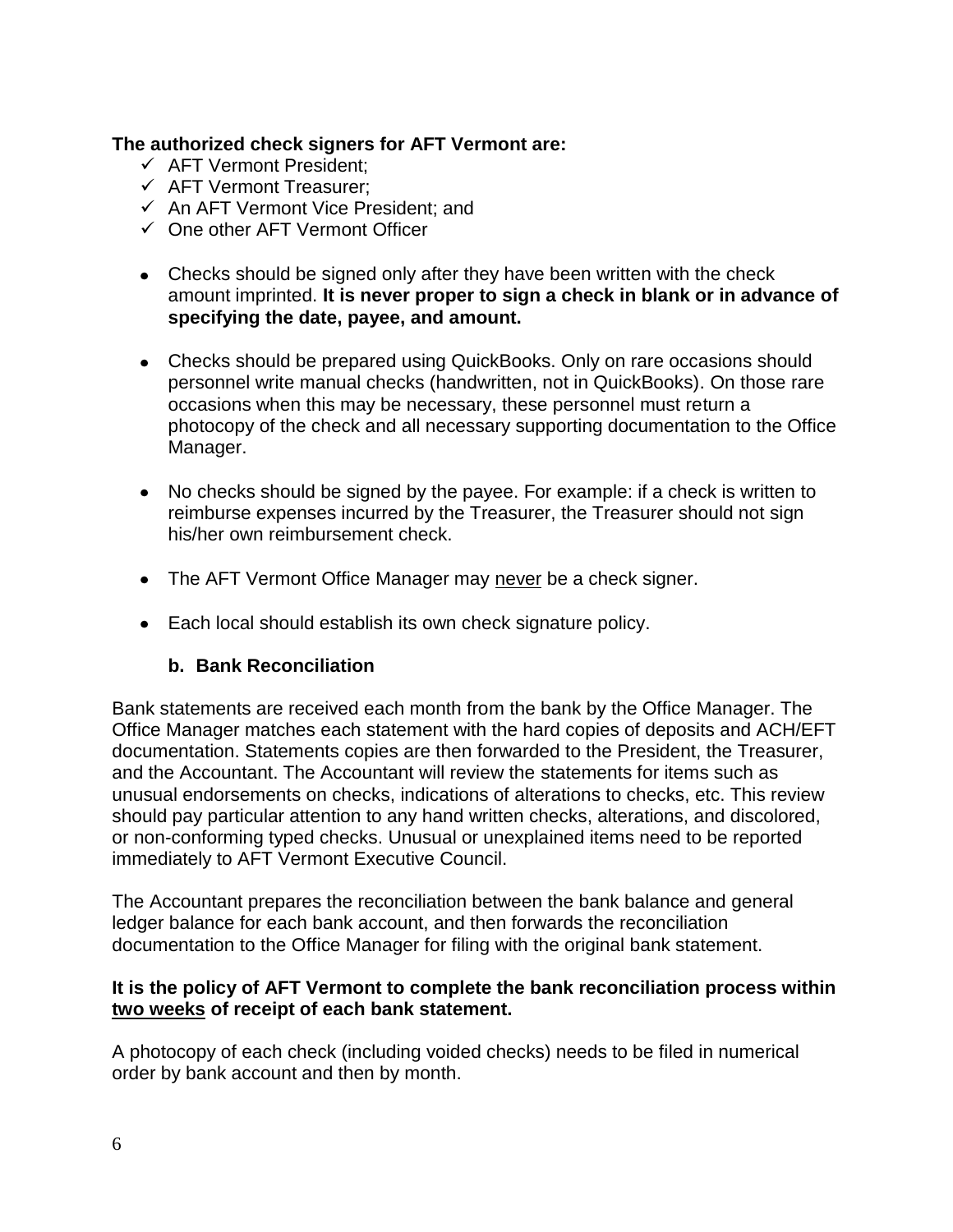#### **c. Outstanding Checks**

<span id="page-6-0"></span>All checks older than six months, of \$1,000 or less, that are have not cleared the bank are written off. For un-cashed checks exceeding \$1,000 that are more than 6 months old, attempts to contact the payee will be made to resolve the issue and documented.

All stale checks that are written off within the same fiscal year that they were written need to be credited to the same expense or asset account that was debited when the check was written or the expenditure incurred. For stale checks written off in fiscal years subsequent to the year in which the check was written, the credit needs to be to miscellaneous income.

# <span id="page-6-1"></span>**B. INVESTMENTS**

In the event that investments are initiated by AFT Vermont, the following procedure will be followed.

#### <span id="page-6-2"></span>**1. PRUDENT INVESTOR RULE**

All investments must be prudent and in compliance with the laws, rules, and regulations of the jurisdiction in which the individual organization is located. Prior to any purchases, approval of the AFT Vermont Executive Council is required.

## <span id="page-6-3"></span>**2. APPROVED VEHICLES FOR LONG-TERM INVESTMENTS**

Funds available for an extended period of time need to be diversified and limited to the following investment vehicles:

- Certificates of deposit or master notes issued by local banks or major foreign banks when commercial paper issued by such bank or holding company is rated investment grade by a recognized statistical rating organization or if the investment is limited to an amount covered by national government insurance.
- National government obligations (maturing in 36 months or sooner).
- National government agency issues (maturing in 36 months or sooner).
- Commercial paper rated investment grade.
- Bond mutual funds conservatively constructed and managed by reputable companies (average life of 60 months or less).
- Repurchase Agreements backed by marketable United States government securities and handled by reputable financial institutions.

# <span id="page-6-4"></span>**3. REPORTING**

All purchased investments need initially to be recorded at cost. All investments acquired by donation to AFT Vermont shall initially be recorded at their fair market value as of the date of donation. Donated investments need to be recorded as unrestricted, temporarily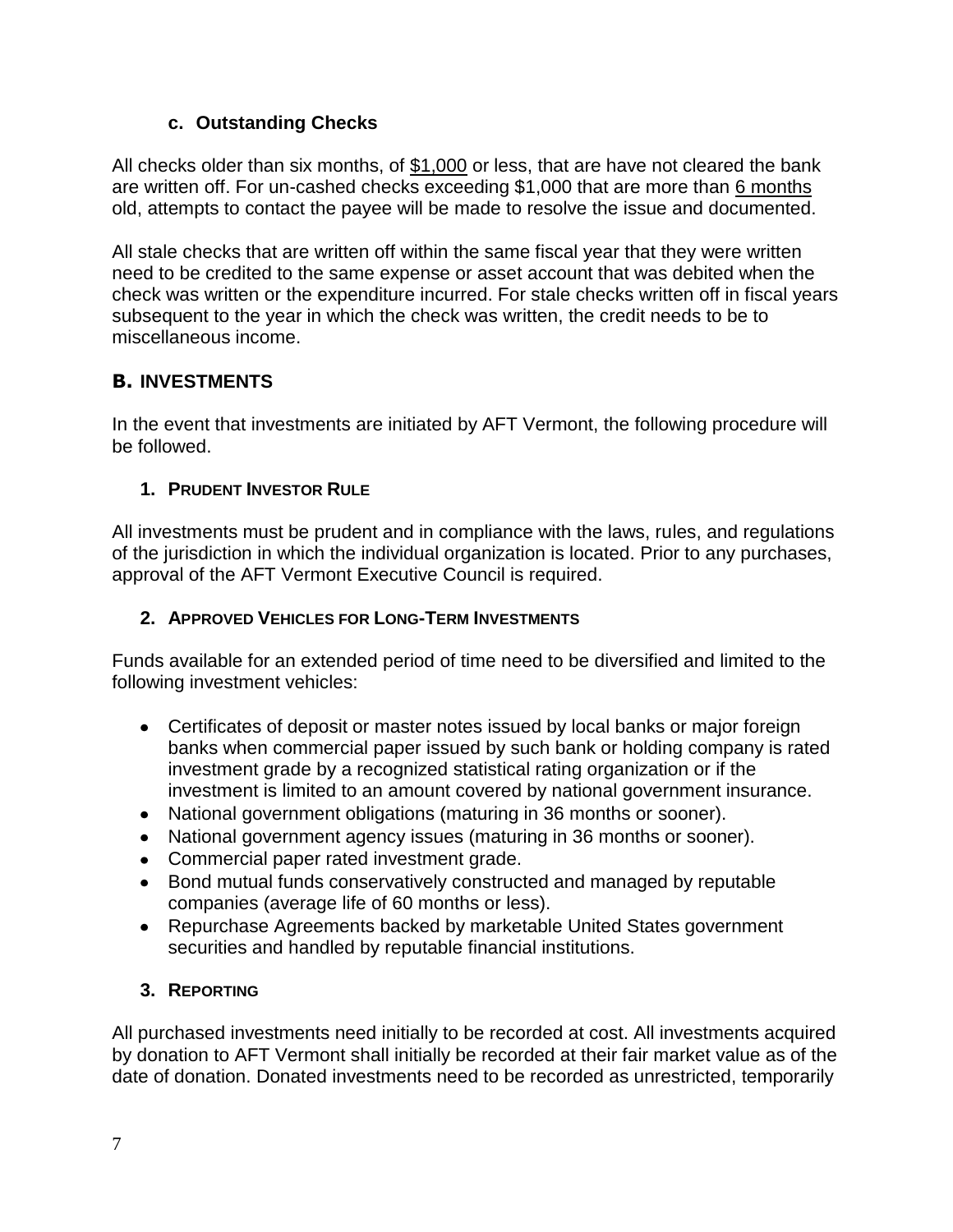restricted, or permanently restricted income and net assets based on the existence or absence of such restrictions, as defined earlier.

# <span id="page-7-0"></span>**4. PROCEDURES**

The following procedures will be followed to ensure that investments are properly managed, and that these investment policies are consistent with the mission of AFT Vermont and also accurately reflect the current financial condition of the state federation:

- A schedule of investments needs to be prepared for presentation on an annual basis to the AFT Vermont Executive Board.
- Investment policies need to be reviewed annually by the officers, working with the AFT Vermont Executive Council to determine any appropriate modifications.
- Recommendations for any revisions or modifications to the investment policy will be made by the AFT Vermont Executive Council and recorded in the minutes of the Executive Council or Board meeting.

# <span id="page-7-1"></span>**C. ACCOUNTS RECEIVABLE**

On a quarterly basis, a detailed accounts receivable aging report (showing aged, outstanding invoices by customer) needs to be generated and reconciled to the general ledger. All outstanding invoices greater than 60 days need to be immediately investigated, and the Treasurer needs to review the reconciliation.

# <span id="page-7-2"></span>**1. COLLECTIONS**

Collections will be performed on an as needed basis, according to a review of the outstanding items shown on the accounts receivable aging report. This report shows the current month's activity and prior months' balances outstanding for 30, 60, 90, and 120 days.

AFT Vermont will send vendors their unpaid balance statements as needed. After a balance is unpaid for 60 days, the Office Manager will contact the debtor and attempt to collect the amount due. A record will be kept of all contacts.

# <span id="page-7-3"></span>**2. ACCOUNTS RECEIVABLE WRITE-OFF AUTHORIZATION PROCEDURES**

AFT Vermont will ensure that all available means of collecting accounts receivable have been exhausted before write-off procedures are initiated. If an account receivable is deemed uncollectible, approval from the AFT Vermont Executive Council is required before the write-off is processed. The approval shall be documented.

If write-off procedures have been initiated, the following accounting treatment applies: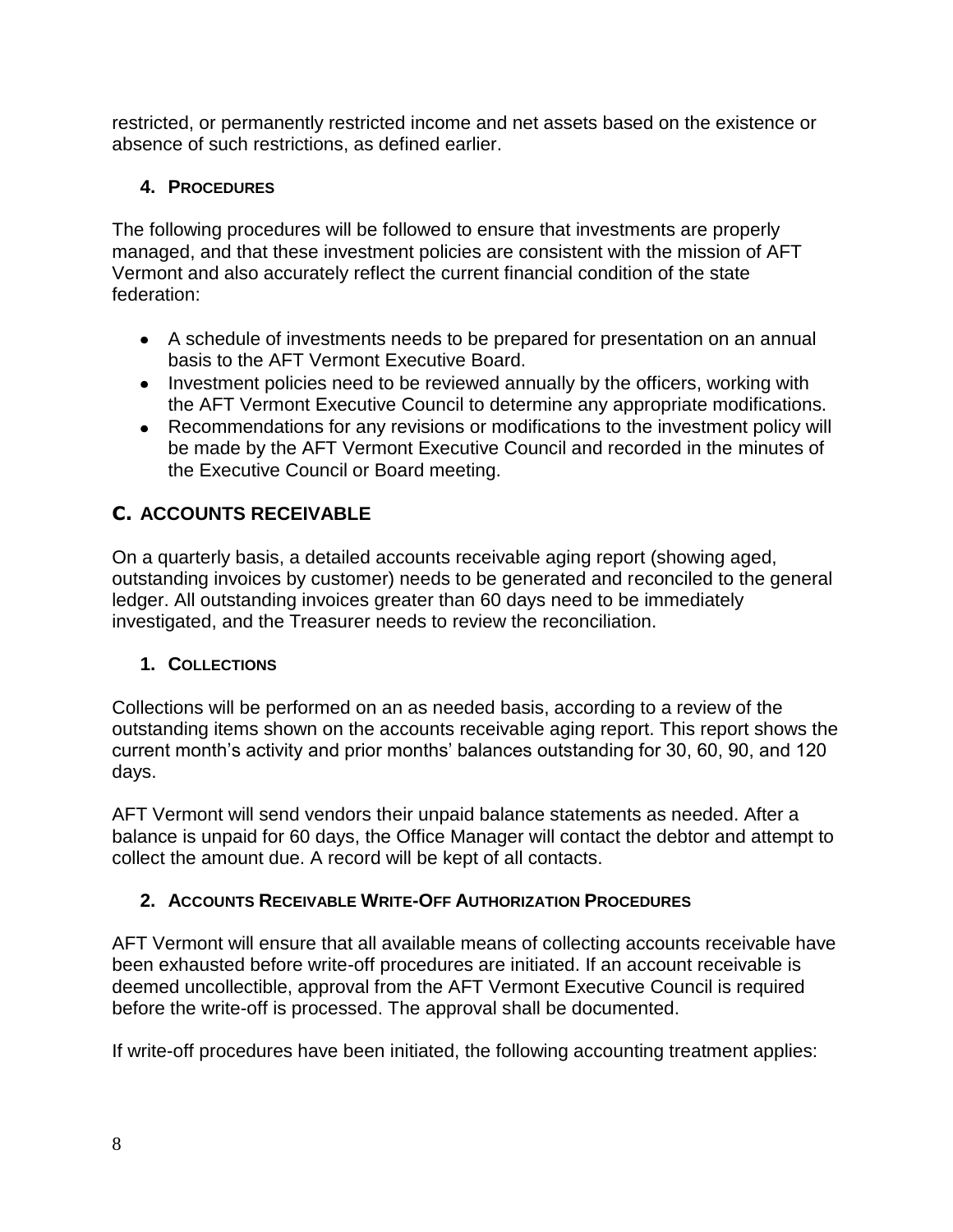- Current year invoices that are written off will either be charged against an appropriate revenue or revenue adjustment account or against the original account credited.
- Invoices written off that are dated prior to the current year will be treated as bad debt and will reduce the allowance for doubtful accounts, discussed in the next section.
- An IRS Form 1099 is sent to the recipient that had his/her debt forgiven.

#### <span id="page-8-0"></span>**3. ALLOWANCE FOR DOUBTFUL ACCOUNTS**

AFT Vermont needs to maintain a reserve for uncollectible accounts receivable. At the end of each fiscal year, the allowance for doubtful accounts is adjusted based on the following factors:

- An analysis of outstanding, aged accounts receivable
- Historical collection and bad debt experience
- Evaluations of specific accounts based on discussions with the fund that originated the sale resulting in the receivable.

Year-end adjustments to the reserve for uncollectible accounts will to be performed **only** with authorization from the Treasurer, and shall be included in the report to the AFT Vermont Executive and/or Board at the end of the fiscal year.

This reserve account is used in the following year to write off those items that are deemed uncollectible from the prior year after further collection efforts have been abandoned, as described earlier.

# <span id="page-8-1"></span>**D. INVENTORIES (IF APPLICABLE)**

At times AFT Vermont might carry inventory. This includes all goods that AFT Vermont owns and expects to sell in the normal course of its operations.

#### <span id="page-8-2"></span>**1. VALUATION**

All inventories are accounted using the cost valuation method, using FIFO (first in, first out). Each unit cost is computed by adding freight, insurance and other shipping costs to the actual cost of purchased inventory, dividing this total amount by the number of units purchased.

#### <span id="page-8-3"></span>**2. PHYSICAL COUNT**

A physical count needs to be performed each year, close to the fiscal year-end. Any inventory items that appear damaged, obsolete or otherwise unable to be sold need to be excluded from the count. The individuals involved in taking the inventory need to keep a detailed record of the physical count.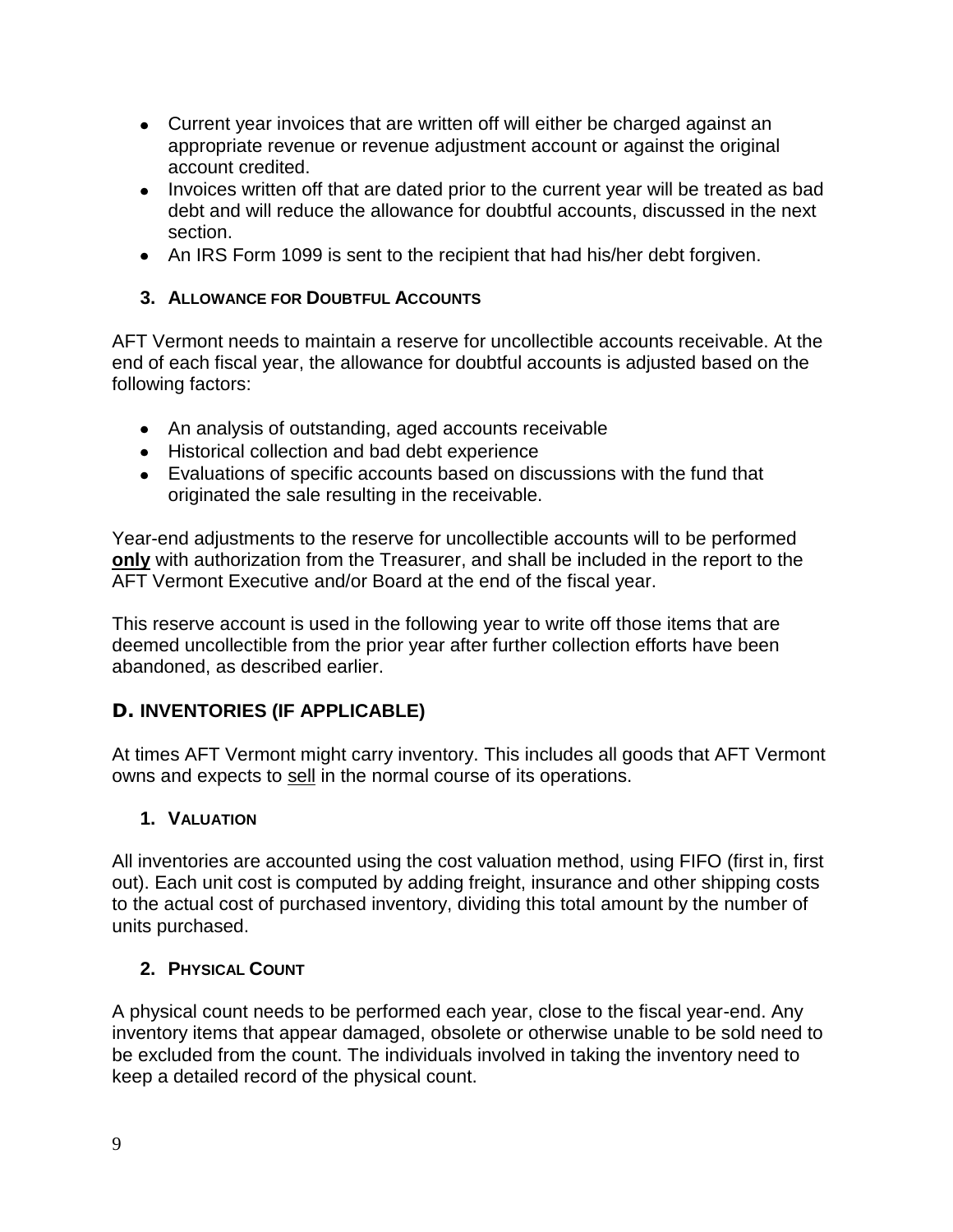At the conclusion of the physical count, apply the most recent unit costs to the physical quantities of each item on hand to extend the inventory count sheets. And adjust the general ledger balance to reflect the total inventory on hand as determined by the physical count.

# <span id="page-9-0"></span>**3. WRITE-OFFS**

Any inventory items that appear damaged, obsolete or otherwise unable to be sold needs to be written off from the general ledger. This can be done annually concurrent with the fiscal end of year inventory count.

# <span id="page-9-1"></span>**E. PREPAID EXPENSES AND OTHER ASSETS**

Expenses paid in advance such as prepaid rent, insurance, supplies, etc., that benefit future periods within one year need to be classified as current assets. Prepaid expenses that benefit future periods beyond one year from the financial statement date need to be classified as non-current assets.

The Accountant needs to maintain a schedule of all prepaid expenses, including the amount, date paid, period covered by the prepayment, and purpose. This schedule needs to be reconciled to the general ledger balance as part of the annual closeout process.

# <span id="page-9-2"></span>**F. PROPERTY, PLANT, AND EQUIPMENT**

# <span id="page-9-3"></span>**1. CAPITALIZATION POLICY**

Physical assets acquired with unit costs in excess of \$1000 are capitalized as fixed assets on the financial statements. Items with unit costs below this threshold need to be expensed in the year purchased.

Capitalized fixed assets are accounted for at their historical cost and all such assets, except land and certain works of art and historical treasures, are subject to depreciation over their estimated useful lives, as described later.

When purchasing, make sure items in excess of \$1000 are capitalized on financial statements. Items or expenses over \$1000 must be approved by the Treasurer and President or the AFT Vermont Executive Council.

# <span id="page-9-4"></span>**2. CONTRIBUTED ASSETS**

Assets with fair market values in excess of \$1000 that are contributed to the State Federation need to be capitalized as fixed assets on the financial statements. Contributed items with market values below this threshold need to be expensed in the year contributed.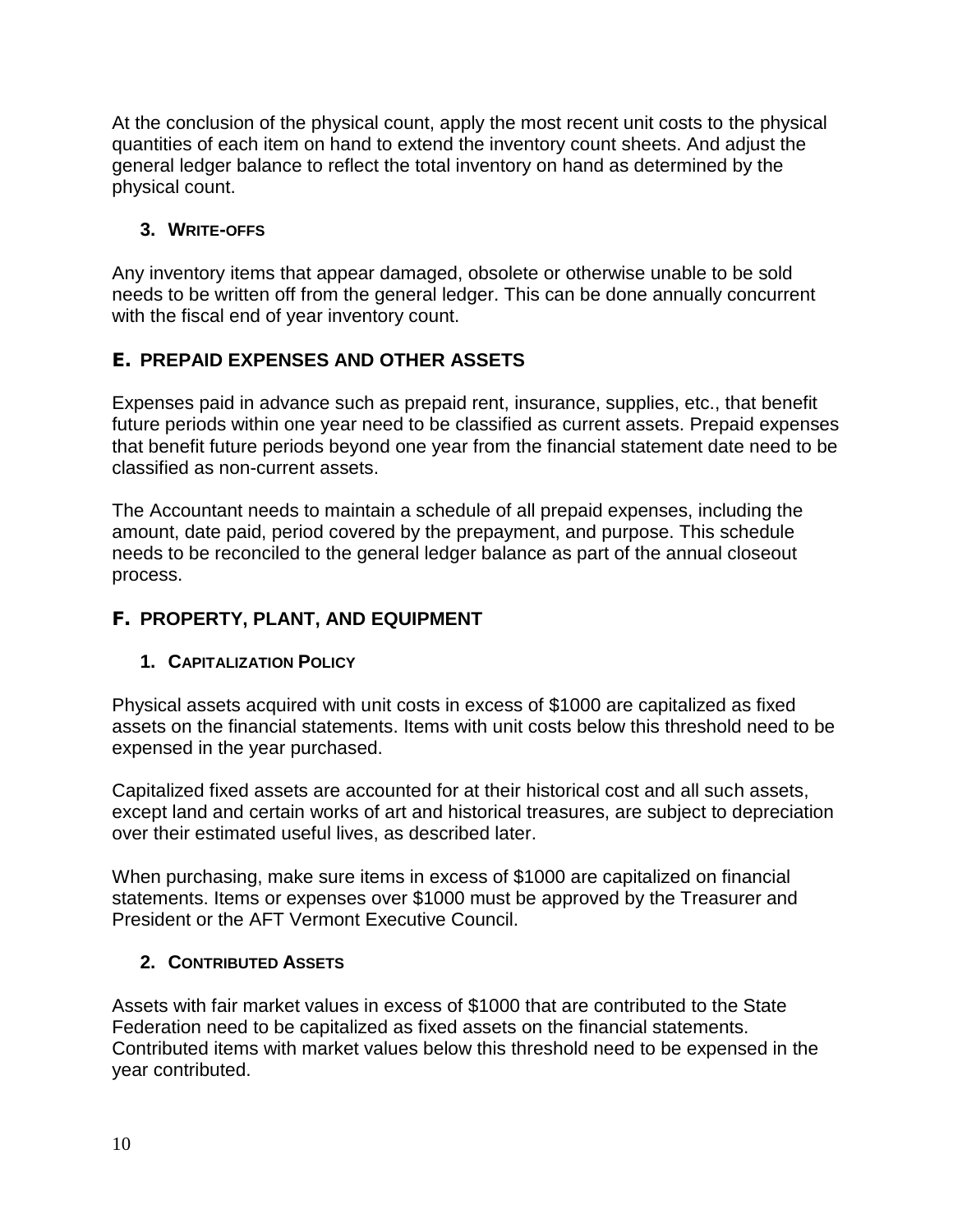Capitalized contributed assets are accounted for at their market value at the time of donation and all such assets, except land and certain works of art and historical treasures, are subject to depreciation over their estimated useful lives, as described later.

#### <span id="page-10-0"></span>**3. ESTABLISHMENT AND MAINTENANCE OF A FIXED ASSET LISTING**

All capitalized fixed assets need to be recorded in a property log. This log shall include the following information with respect to each asset:

- Date of acquisition
- Cost
- Description (including color, model, and serial number)
- Location of asset
- Depreciation method
- **Estimated useful life**

A physical inventory of all assets capitalized under the preceding policies will be taken on an annual basis by AFT Vermont. This physical inventory needs to be reconciled to the property log and adjustments made as necessary.

#### <span id="page-10-1"></span>**4. PURCHASES OF EQUIPMENT, FURNITURE AND SERVICES**

Assets or services costing over \$1000 need to be approved by the Treasurer and the President or the AFT Vermont Executive Council before they are purchased.

#### <span id="page-10-2"></span>**5. DEPRECIATION AND USEFUL LIVES**

All capitalized assets are maintained in the special fixed assets account group and are not to be included as an operating expense. Fixed assets are depreciated over their estimated useful lives using the straight-line method.

In the year of acquisition, depreciation is recorded based on the number of months the asset is in service, counting the month of acquisition as a full month (Example: an asset purchased on the 15th day of the fifth month shall have 8 full months of depreciation (eight-twelfths of one year) recorded for that year.

Estimated useful lives of capitalized assets need to be determined by the Office Manager in conjunction with the employee that shall utilize the asset. The following is a list of the estimated useful lives of each category of fixed asset for depreciation purposes:

| Furniture, and fixtures           | Up to 10 yrs |
|-----------------------------------|--------------|
| General office equipment          | 5 yrs        |
| Computer hardware and peripherals | $3-5$ yrs    |
| Computer software                 | $2-3$ vrs    |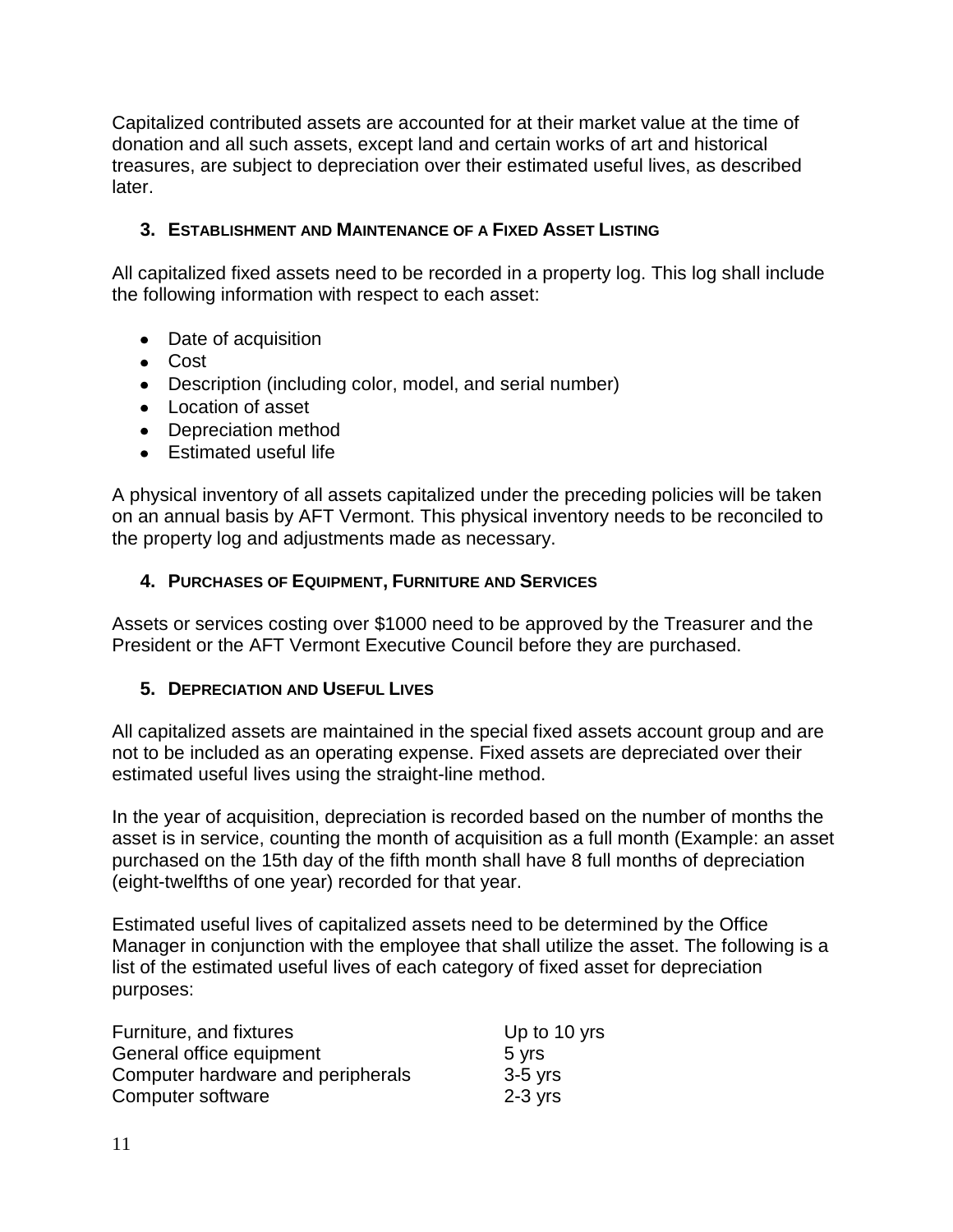Leased assets **Leased** assets Leasehold Improvements **remaining lease term** 

Alternatively, at the direction of the office of the Treasurer, capitalized assets may be depreciated over useful lives expressed in terms of units of production or hours of service in place of the preceding useful lives expressed in terms of time.

For accounting and interim financial reporting purposes, depreciation expense will be recorded on an annual basis.

#### <span id="page-11-0"></span>**6. REPAIRS OF FIXED ASSETS**

Expenditures to repair capitalized assets need to be expensed as incurred if the repairs do not materially add to the value of the property or materially prolong the estimated useful life of the property.

Expenditures to repair capitalized assets need to be capitalized if the repairs increase the value of property, prolong its estimated useful life, or adapt it to a new or different use. Such capitalized repair costs need to be depreciated over the remaining estimated useful life of the property. If the repairs significantly extend the estimated useful life of the property, the original cost of the property shall also be depreciated over its new, extended useful life.

#### <span id="page-11-1"></span>**7. DISPOSITIONS OF FIXED ASSETS**

In the event a non-expendable asset is sold, scrapped, donated or stolen, adjustments need to be made to the fixed asset listing and property log. If money is received for the asset, then the difference between the money received and the "book value" (purchase price less depreciation) of the asset will be recorded as a loss, if the money received is less than the book value, and as a profit, if the money received is more than the book value.

#### <span id="page-11-2"></span>**8. WRITE-OFFS OF FIXED ASSETS**

The office of the Treasurer approves the disposal of all capitalized fixed assets that may be worn-out or obsolete. Property that is discovered to be missing or stolen will be reported immediately to the office of the Treasurer. If not located, this property will be written off the books with the proper notation specifying the reason.

#### <span id="page-11-3"></span>**G. ACCOUNTS PAYABLE**

The primary objective for accounts payable and cash disbursements is to ensure that:

- Disbursements are properly authorized
- Invoices are processed in a timely manner
- Vendor credit terms and operating cash are managed for maximum benefits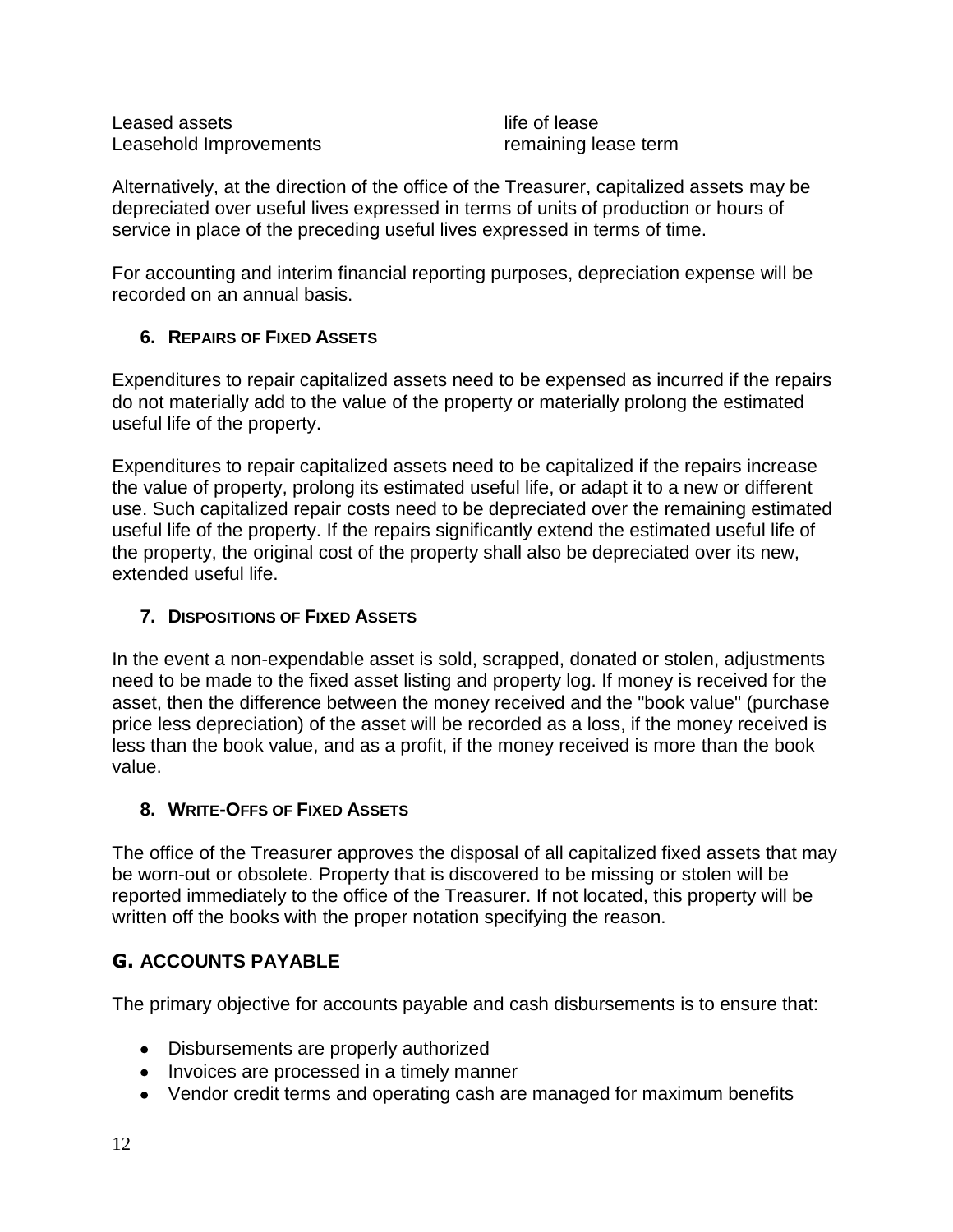#### <span id="page-12-0"></span>**1. RECORDING OF ACCOUNTS PAYABLE**

All valid accounts payable transactions, properly supported with the required documentation, need to be recorded as accounts payable in a timely manner.

Accounts payable are processed at a minimum on a weekly basis by the Office Manager. Information is entered into the system from approved invoices or disbursement vouchers with appropriate documentation attached.

It is the policy of AFT Vermont that only original invoices will be processed for payment unless duplicated copies have been verified as unpaid by researching the vendor records.

# <span id="page-12-1"></span>**2. ACCOUNTS PAYABLE CUT-OFF**

For purposes of the preparation of AFT Vermont monthly financial statements, all vendor invoices that are received, approved and supported with proper documentation by the  $10<sup>th</sup>$  day of the following month need to be recorded as accounts payable as of the end of the immediately preceding month if the invoice pertains to goods or services delivered by month-end.

Upon receipt of invoices, each invoice needs to be recorded in QuickBooks. A received date will be stamped on the invoice or disbursement voucher.

#### <span id="page-12-2"></span>**3. PREPARATION OF A VOUCHER PACKAGE**

Prior to any account payable being submitted for payment, a voucher package needs to be assembled by the Office Manager. Each voucher package shall contain the following documents:

- Vendor invoice (or employee expense report)
- Packing slip (where appropriate) or receiving report (or other indication of receipt of merchandise and authorization of acceptance)
- Any other supporting documentation deemed appropriate

# <span id="page-12-3"></span>**4. PROCESSING OF VOUCHER PACKAGES**

The following procedures need to be applied to each voucher package submitted by the Office Manager to the Treasurer:

- Check the mathematical accuracy of the vendor invoice.
- Compare the nature, quantity and prices of all items ordered per the vendor invoice to the purchase order, packing slip and receiving report
- Document the general ledger distribution, using the Union's current chart of accounts
- Obtain review and approval as appropriate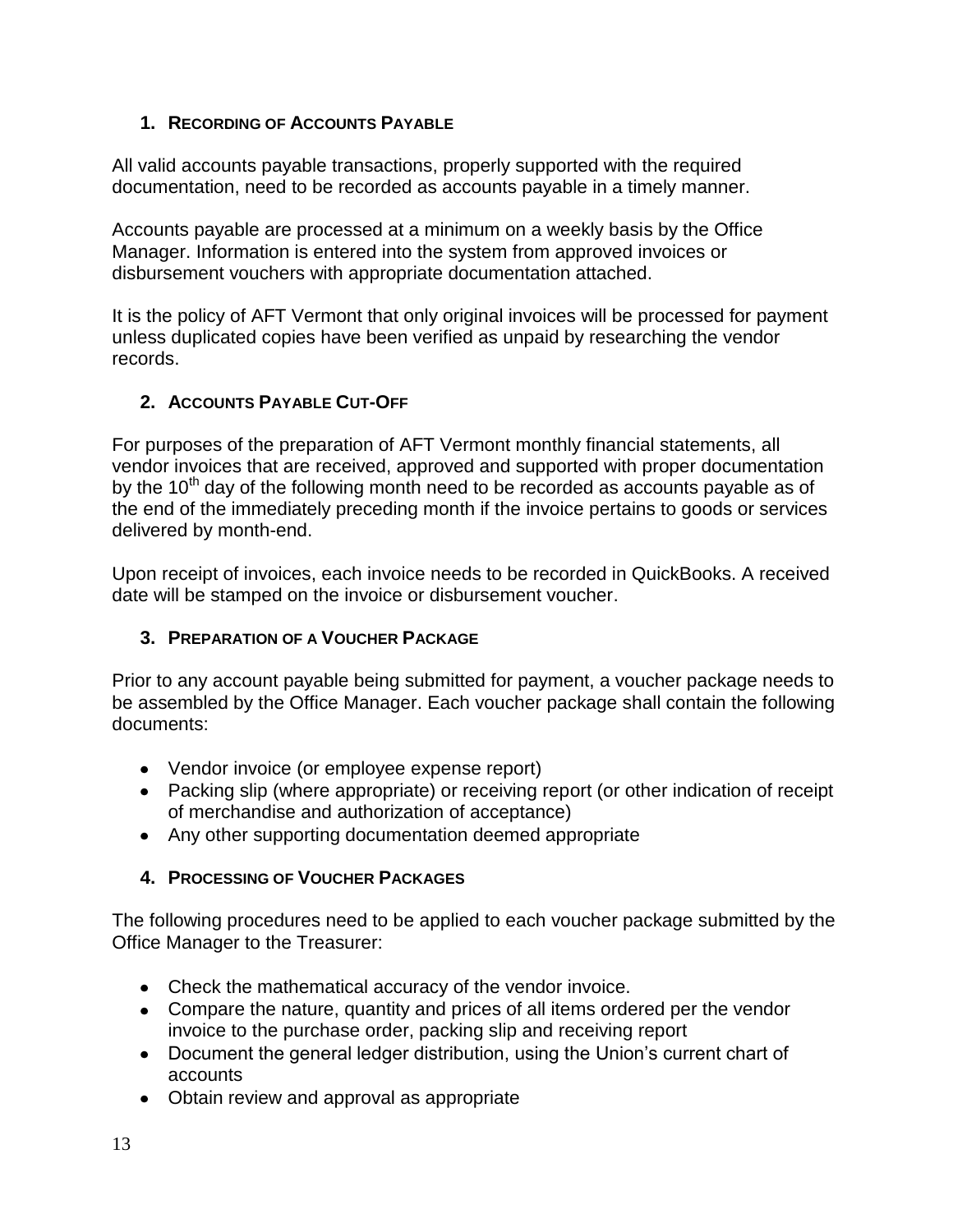Approval by the applicable individual indicates her/his acknowledgement of satisfactory receipt of the goods or services invoiced and agreement with all terms appearing on the vendor invoice. The Office Manager will process the check run, including the voucher packages and a list of checks, and submit it for signatures.

## <span id="page-13-0"></span>**5. PAYMENT DISCOUNTS**

To the extent practical, it is the policy of AFT Vermont to take advantage of all prompt payment discounts offered by vendors. When availability of such discounts is noted, and all required documentation in support of payment is available, payments will be scheduled so as to take full advantage of the discounts.

#### <span id="page-13-1"></span>**6. EMPLOYEE EXPENSE REPORTS**

Reimbursements for travel expenses, business meals, or other approved costs will be made only upon the receipt of a properly approved and completed expense reimbursement form (see further policies in section 14 Travel). All original receipts must be attached to a standard sheet of paper, and a brief description of the business purpose of the expense must be noted on the form. Expense reports will be processed for payment in the next vendor payment cycle.

**It is the policy of AFT Vermont not to give an advance on expenses while an employee or elected leader is awaiting reimbursement from the National AFT or other organization.** 

<span id="page-13-2"></span>**7. RECONCILIATION OF A/P SUBSIDIARY LEDGER TO GENERAL LEDGER**

At the end of each quarterly accounting period, the total amount due to vendors per the accounts payable ledger needs to be reconciled to the total per the accounts payable ledger account (control account). Anything greater than 60 days old needs to be investigated and adjustments made as necessary. The reconciliation and the results of the investigation of differences are reviewed and approved by the Treasurer.

# <span id="page-13-3"></span>**H. AGENCY FUNDS**

These accounts are used to record amounts accounted by AFT Vermont but that do not belong to the state federation. Agency funds or trust funds are recorded as assets and offset by the liabilities section of the Statement of Financial Position. There is not an amount reported as fund balance pertaining to these funds.

It is the policy of AFT Vermont to be accountable for these funds, and to ensure proper documentation of all activities that take place throughout the event.

Once the event is completed or terminated, and if there are still unclaimed funds available after a period of one year of the terminated date, these funds are recognized as unrestricted donations to AFT Vermont.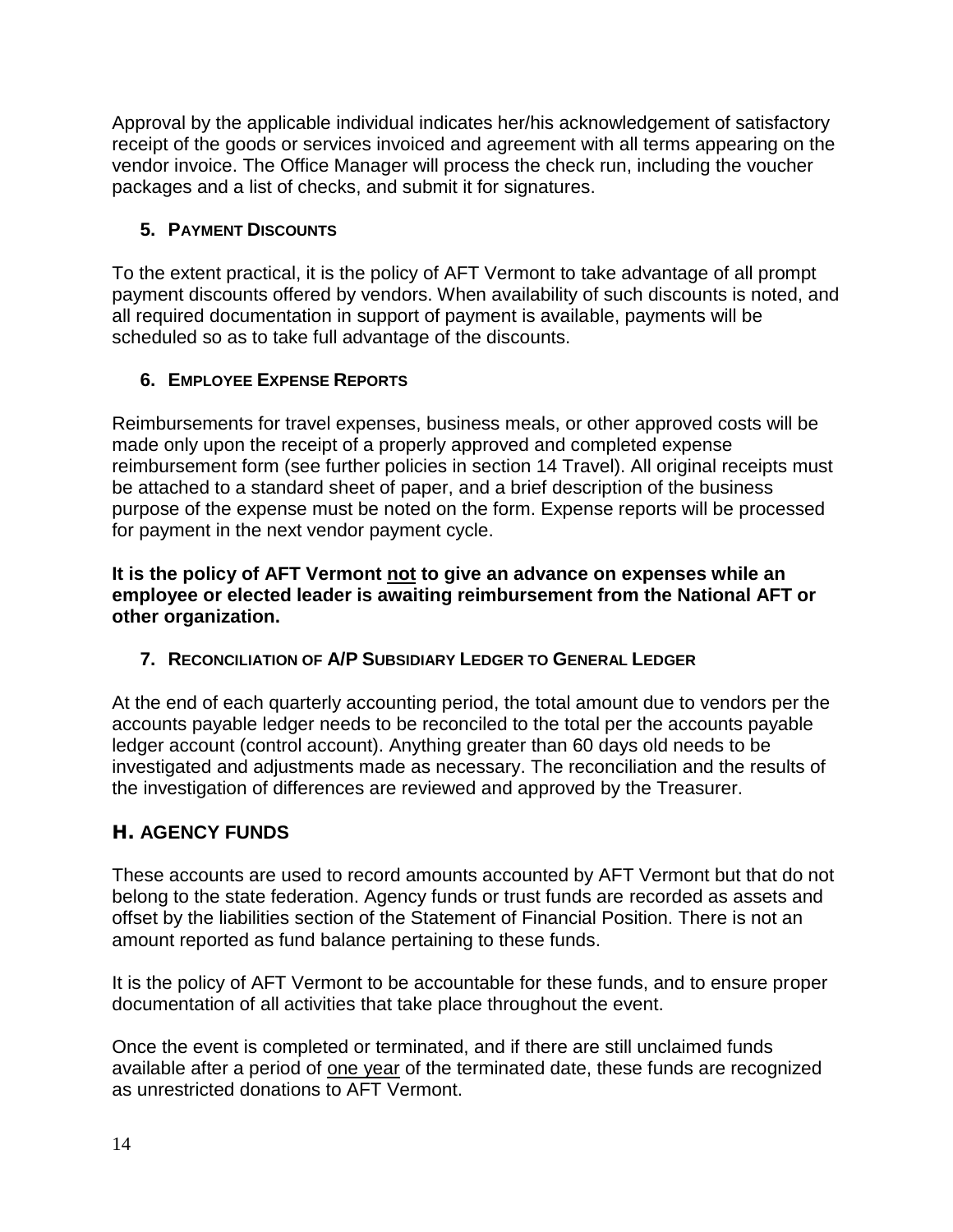The agency account is closed and these unrestricted donations are recorded as income for AFT Vermont's operating use.

Currently AFT Vermont does not maintain an agency fee account because agency fee payers of AFT Vermont pay the appropriate agency fee rate (as per the annual agency fee audit) to AFT Vermont.

# <span id="page-14-0"></span>**I. NOTES PAYABLES**

#### <span id="page-14-1"></span>**1. RECORD-KEEPING**

It is the policy of AFT Vermont to maintain documentation of all notes payable, mortgage obligations, lines of credit, and other financing arrangements. This documentation is based on the underlying loan documents and includes all of the following information:

- Name and address of lender
- Date of agreement or renewal/extension
- Total amount of debt or available credit
- Amounts and dates borrowed
- Description of collateral, if any
- Interest rate
- Repayment terms
- Maturity date
- Address to which payments should be sent
- Contact person at lender

#### <span id="page-14-2"></span>**2. Accounting and Classification**

An amortization schedule needs to be maintained, if applicable, for each note payable. The principal portion of payments due within the next year needs to be classified as a current liability in the statement of financial position of AFT Vermont. The principal portion of payments due beyond one year needs to be classified as long-term/noncurrent liabilities in the statement of financial position.

Demand notes and any other notes without established repayment dates shall always be classified as current liabilities.

Unpaid interest expense needs to be accrued as a liability at the end of each accounting period.

A detailed record of all principal and interest payments made over the entire term needs to be maintained with respect to each note payable. Periodically, the amounts reflected as current and long-term notes payable per the general ledger needs to be reconciled to these payment schedules and the amortization schedules, if any, provided by the lender. All differences need to be investigated.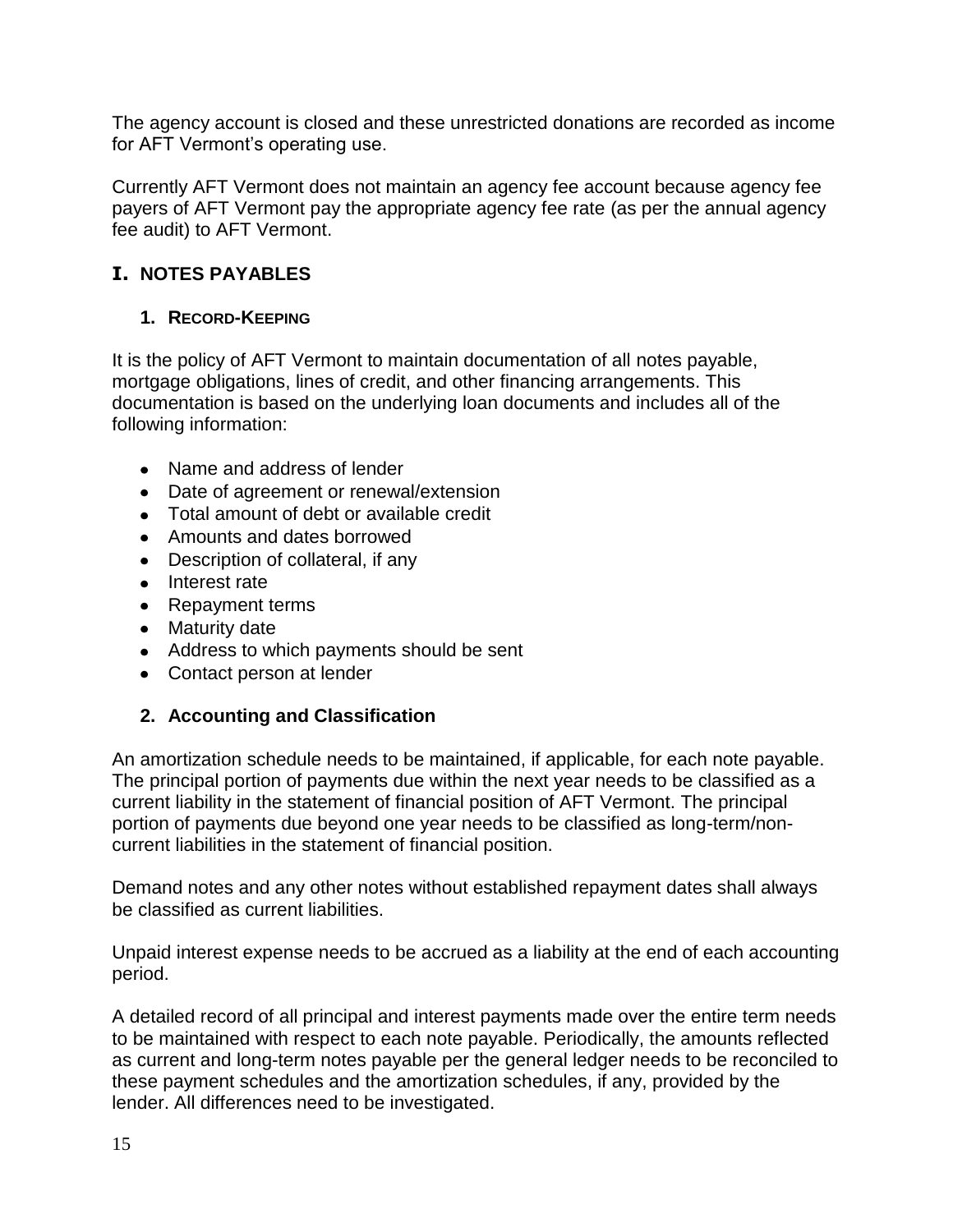# <span id="page-15-0"></span>**J. FUND BALANCE OR NET ASSETS**

#### <span id="page-15-1"></span>**1. CLASSIFICATION OF INCOME AND NET ASSETS**

All income received by AFT Vermont is classified as "unrestricted," with the exception of the following:

- Grants and other awards received from government agencies or other grantors, which are classified as temporarily restricted
- Special endowments received from Constitutionals requesting that these funds be permanently restricted for specific purposes such as the Solidarity Fund.
- Committee on Political Education (COPE).

From time to time, AFT Vermont may raise other forms of contribution income, which carry stipulations that the state federation utilize the funds for a specific purpose or within a specified time period identified by the Constitutional of the funds. When this form of contribution income is received, AFT Vermont shall classify this income as Temporarily Restricted income.

As with all Temporarily Restricted net assets, when the restriction associated with a contribution has been met (due to the passing of time or the use of the resource for the purpose designated by the Constitutional), AFT Vermont will reclassify the related net assets from "Temporarily Restricted" to "Unrestricted" in its Statement of Financial Position and reflect this reclassification as an activity in its Statement of Activities.

From time to time, the AFT Vermont Executive Council may determine that it is appropriate to set funds aside for specific projects. To the extent these set-asides result from an Executive Council action, rather than a Constitutional-imposed requirement, the resulting set-aside need to be classified as "unrestricted". However, to identify these funds as being set aside for special projects, such set-asides need to be labeled "Executive Council-Designated" funds within the unrestricted net assets of AFT Vermont, and need to be reported as a separate component of unrestricted net assets on the state federation's financial statements.

# <span id="page-15-2"></span>**K. CASH DISBURSEMENTS**

#### <span id="page-15-3"></span>**1. CHECK PREPARATION**

It is the policy of AFT Vermont to print vendor checks and expense reimbursement checks on at least a weekly basis. The Office manager or Accountant can prepare checks.

All vendor and expense reimbursement checks need to be prepared in accordance with the following guidelines: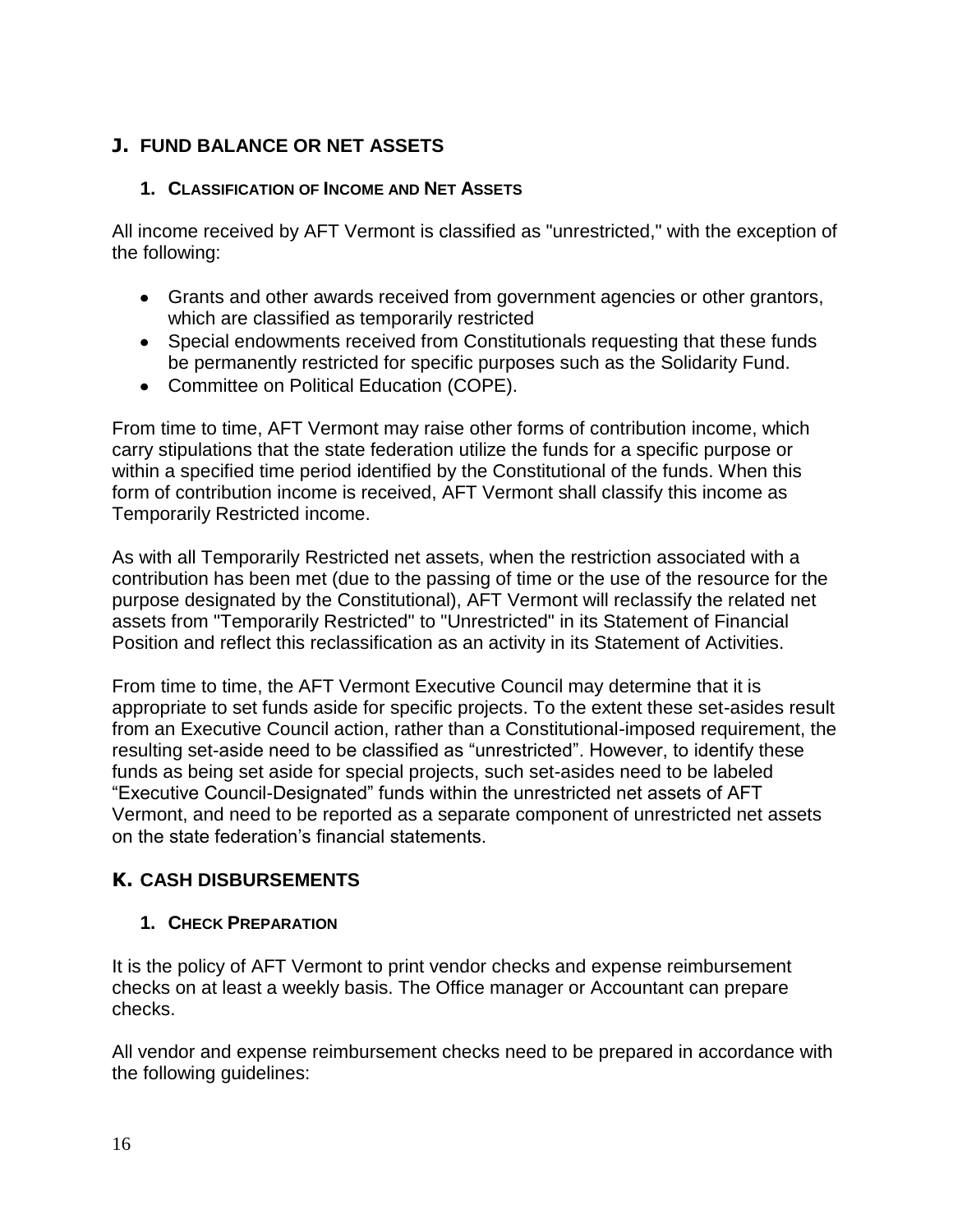- Expenditures must be supported in conformity with the purchasing, accounts payable, and travel and business entertainment policies described in this manual
- Timing of disbursements should generally be made to take advantage of all early-payment discounts offered by vendors
- Generally, all vendors need to be paid within 30 days of submitting a proper invoice upon delivery of the requested goods or services
- All supporting documentation needs to be attached to the corresponding check prior to forwarding the entire package to an authorized check signer
- Checks need to be utilized in numerical order. Unused checks are stored in a locked cabinet in AFT Vermont office.
- Checks shall never be made payable to "bearer" or "cash"
- Blank checks shall never be signed prior to being prepared

#### <span id="page-16-0"></span>**2. CHECK SIGNING**

All checks require two signatures. Any two of the approved signers should sign all checks.

Check signers should examine all original supporting documentation to ensure that each item has been properly processed prior to signing a check. Checks should not be signed if supporting documentation appears to be missing or there are any questions about a disbursement.

## <span id="page-16-1"></span>**3. MAILING OF CHECKS**

After signature, checks are returned to the Office Manager, who photocopies the signed checks for filing in numerical sequence. The voucher package is attached to the lower check stub for AFT Vermont vendor files. The Office Manager then mails checks immediately. Individuals who authorize expenditures (sign checks) shall not mail checks.

#### <span id="page-16-2"></span>**4. VOIDED CHECKS AND STOP PAYMENTS**

Checks may be voided due to processing errors by making proper notations in the check register and defacing the check by clearly marking it as "VOID". All voided checks need to be filed with all other check copies in numerical sequence to aid in preparation of bank reconciliation.

Stop payment orders may be made for checks lost in the mail or for other valid reasons. Stop payments are processed by telephone or web instruction to the bank by accounting personnel with this authority. A journal entry is made to record the stop payment and any related bank fees. The authorization will be filed with the applicable bank statement in AFT Vermont files.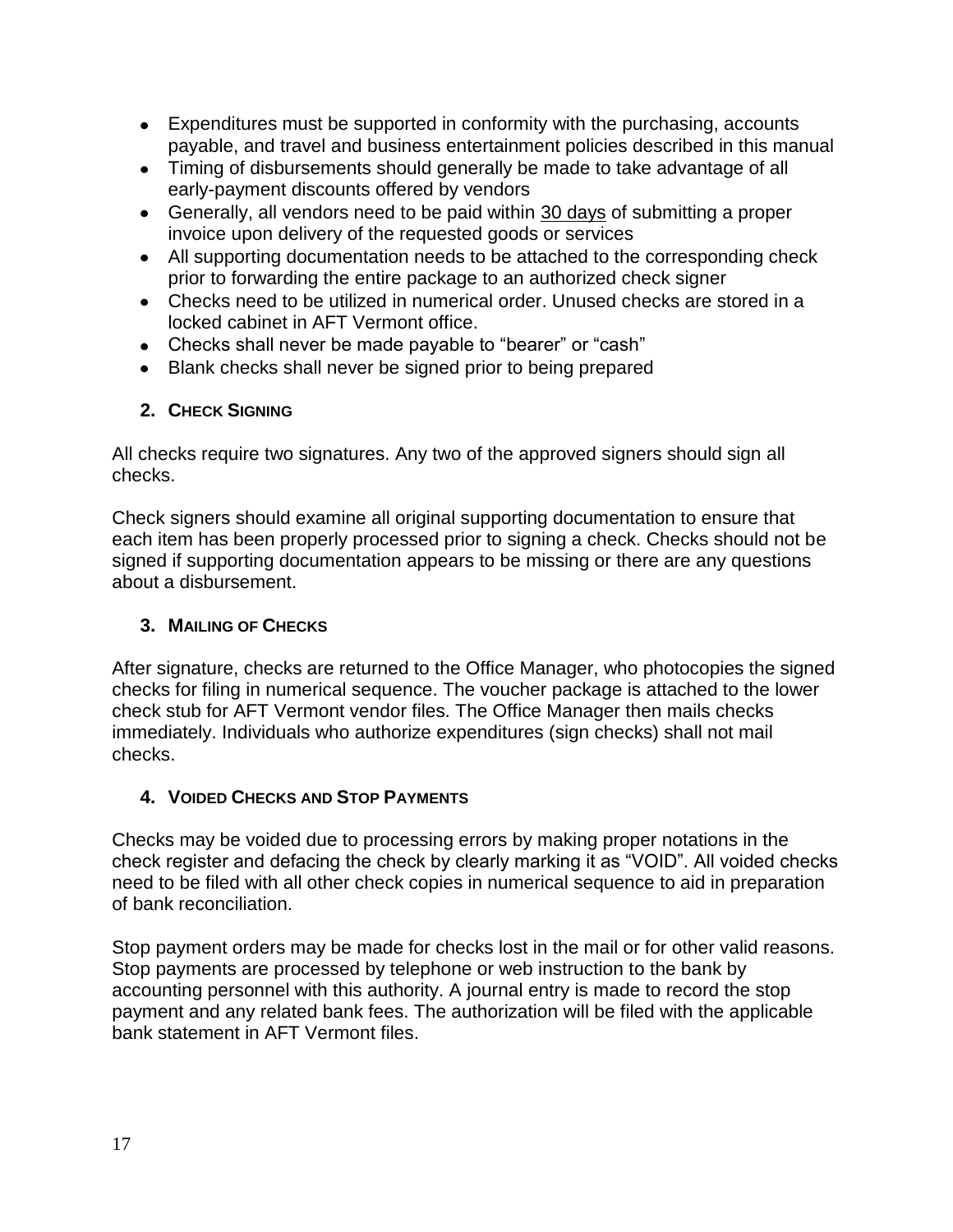# <span id="page-17-0"></span>**L. CASH RECEIPTS**

Checks received at AFT Vermont through mail or couriers are opened. A deposit slip is prepared of the checks received and taken to the bank by the Office Manager, who also enters the deposit into QuickBooks. Any EFT's are also entered into QuickBooks by the Office Manager. Scanned copies of all deposits and EFTs/ACHs are emailed to the AFT Vermont President and Treasurer. All documentation is then filed with the applicable bank statement.

#### <span id="page-17-1"></span>**1. ENDORSEMENT OF CHECKS**

All checks received that are payable to AFT Vermont need to be immediately endorsed by the Office Manager. The restrictive endorsement needs to be a rubber stamp that includes the following information:

- For Deposit Only
- AFT Vermont name
- The bank name
- The bank account number of AFT Vermont

#### <span id="page-17-2"></span>**2. TIMELINESS OF BANK DEPOSITS**

Bank deposits will be made as monies are received, unless the total amount received for deposit is less than \$500. In no event shall deposits be made less frequently than weekly.

#### <span id="page-17-3"></span>**3. RECONCILIATION OF DEPOSITS**

Monthly, the Accountant (who does not prepare the bank deposit) shall reconcile the listings of receipts to bank deposits reflected on the monthly bank statement. Any discrepancies need to be immediately investigated.

# <span id="page-17-4"></span>**M. PAYROLL**

Currently, AFT Vermont utilizes the services of a contracted payroll service. Salary ranges for each job title are in the Mother Jones Staff Union contract if the employee is in the bargaining unit. Employees who are not included in the bargaining unit have letters that explain their salary and raises in their personnel files. Changes to existing salary ranges or creation of new salary ranges for job titles are the responsibility of the AFT Vermont Executive Council.

Salaries for each job title not in the bargaining unit are commensurate with the nature of the position taking into consideration the following:

- The diversity and complexity of duties
- The amount of responsibility and judgment exercised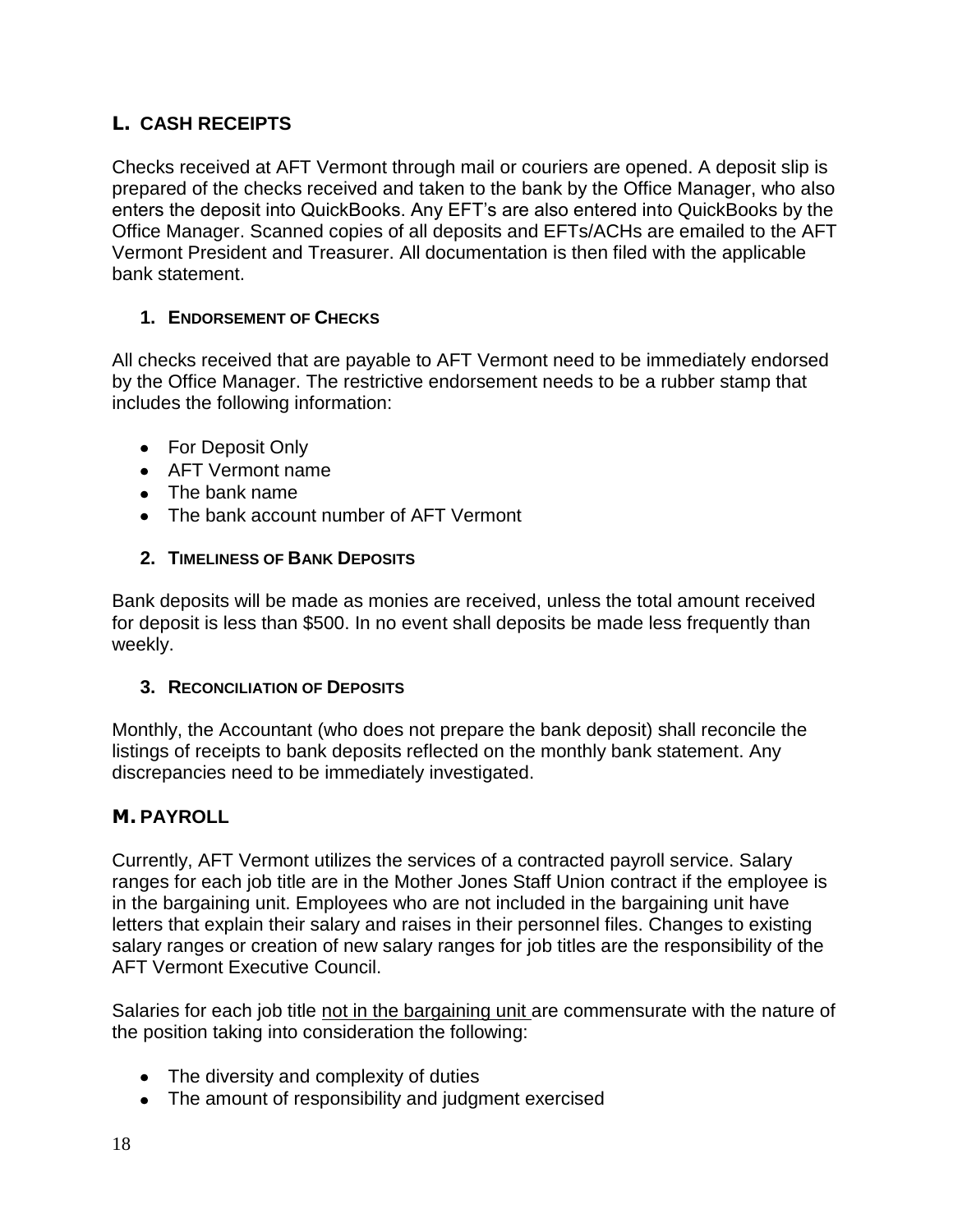- Location of the position within the organizational chart
- Qualifications required

Total compensation to staffers includes salaries and may include fringe benefits, and other compensation, and should also be based on the following:

- Prevailing rates for similar work in other non-profits and commercial organizations
- National as well as local salary patterns
- Applicable legal requirements
- Standards established by professional organizations
- As outlined per any employment agreement

AFT Vermont has a stable raise policy, rather than one that varies on the basis of performance. Employees who are not in the bargaining unit will receive their raises on the same schedule as the bargaining unit members. For bargaining unit member, refer to Article 13 of the MJSU contract.

#### **It is the policy of AFT Vermont not to give any advances on payroll. Employees and paid elected leaders must make their own arrangements in times of financial need.**

#### <span id="page-18-0"></span>**1. VACATION POLICIES AND PROCEDURES**

AFT Vermont employees who are not in the bargaining unit and are regularly scheduled to work for 30 hours or more per week are eligible for paid vacation time after 30 days of continuous, non temporary employment. The amount of vacation time earned should be based on the employee's total years of service.

#### <span id="page-18-1"></span>**N. TRAVEL EXPENSES**

The intent of the policy is to ensure that individuals traveling on AFT Vermont's business do not gain or lose personal funds as a result of that travel. As funds to support travel are limited, it is necessary that clear and unambiguous reimbursement and expenditure guidelines be in place **before** funds are committed or expenses incurred. It is also critical that all employees traveling on AFT Vermont's business understand the compliance requirements established by the Internal Revenue Service and other oversight agencies.

The Executive Council members are responsible for assuring that within their administrative duties the following:

- Budgeted funds are available to meet all travel commitments.
- Proper authorization for travel is obtained **before** any commitments are made.
- Any travel expenditure is supported by a detailed receipt.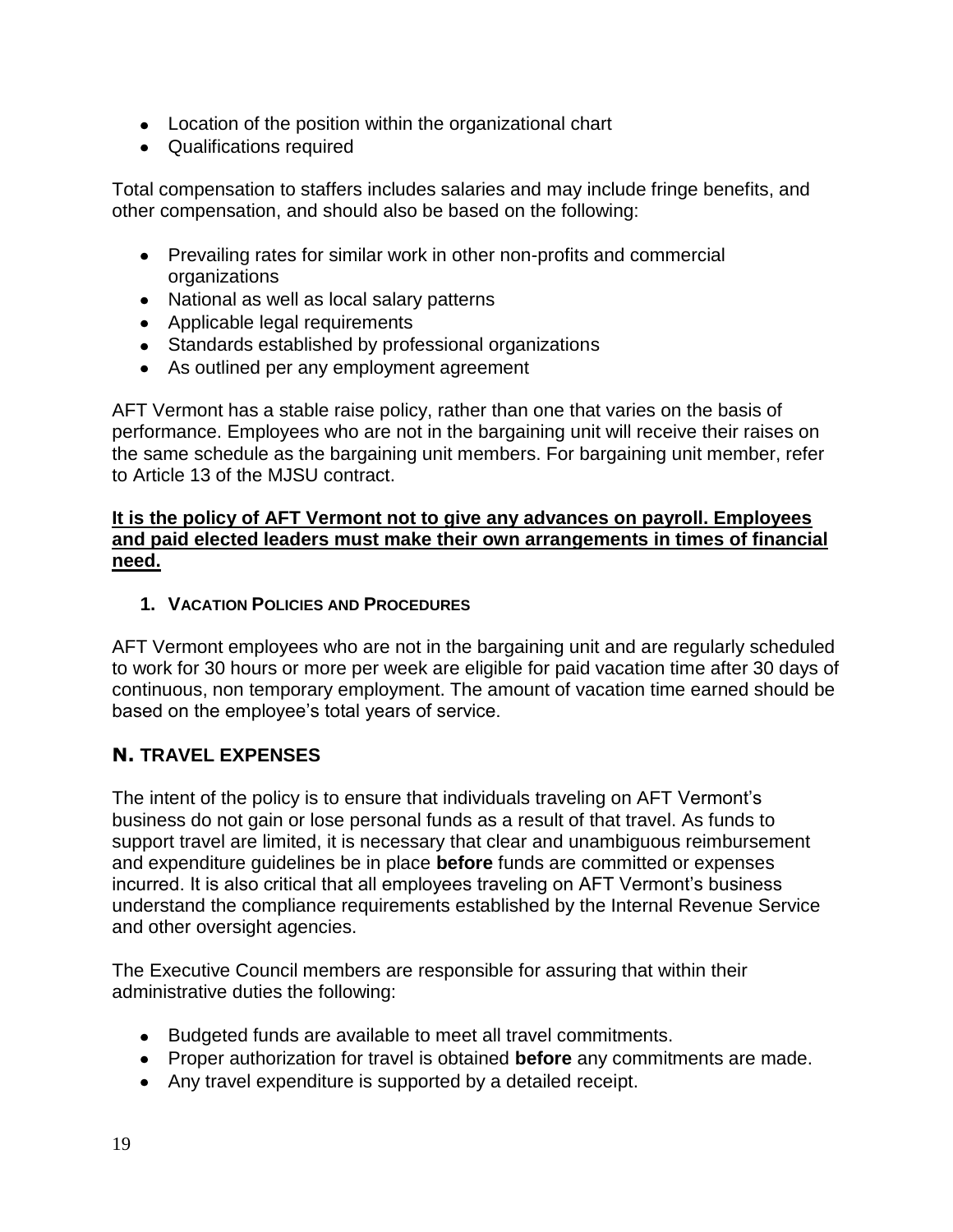• The potential benefits of the trip justify its time and expense after considering more cost effective alternatives (such as teleconferencing).

# <span id="page-19-0"></span>**O. REVENUE RECOGNITION POLICY**

AFT Vermont receives revenue from several types of transactions. Revenue from each of these types of transactions is recognized in the financial statements on an accrual basis.

Sources of Income:

- Membership dues and fees
- AFT Rebates
- Grant income
- AFT Subsidy during organizing (either from AFT National or the North East Region)
- Contributions Recognized as income when received, unless accompanied by restrictions or conditions

# <span id="page-19-1"></span>**P. COMMITTEE ON POLITICAL EDUCATION (COPE) INCOME**

The voluntary COPE program has been established and the following procedures will be followed:

- AFT Vermont deposits voluntary COPE funds in a separate non-interest bearing "COPE Transmittal" checking account. Funds may also be received via ACHs or EFT's in this account.
- If AFT Vermont raises more than \$25,000 a year for COPE contributions, these contributions need to be reported to the IRS. No reporting is necessary for those under \$25,000.
- All Vermont reporting requirements will be met. The AFT Vermont COPE Committee and Office Manager will help to determine if the State Federation is required to file any reports.

# <span id="page-19-2"></span>**Q. SOLIDARITY INCOME**

The Solidarity fund is funded by AFT based on total AFT Vermont membership. Checks are disbursed quarterly and must be deposited ONLY in the Solidarity account. These funds may not be co-mingled with any other AFT Vermont funds and are to be used for purposes as described in the AFT Guidelines that are enclosed with each disbursed check.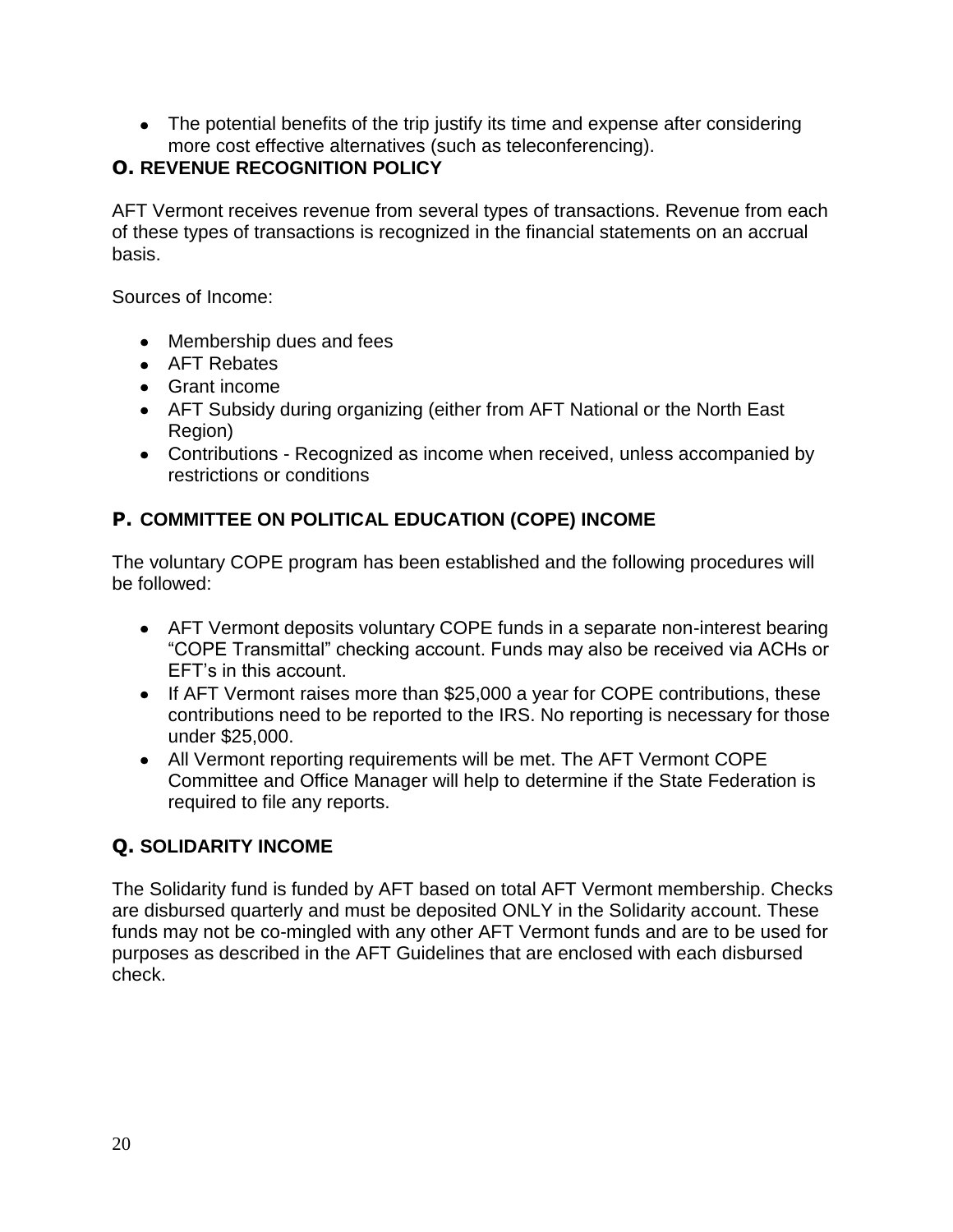# <span id="page-20-0"></span>**2. GENERAL ADMINISTRATIVE POLICIES**

# <span id="page-20-1"></span>**A. FINANCIAL DUTIES OF OFFICERS**

Essentially, treasurers and other officers have a duty for perfect candor, full disclosure, good faith and absolute honesty. AFT Vermont's constitution and by-laws generally list certain duties of the treasurer. It is suggested that the list be fairly comprehensive. Such a list might include the following:

- Supervise collection of membership dues, including working with employers to facilitate payroll deduction of dues.
- Receive and maintain all money, property and other assets of AFT Vermont.
- Deposit all money and securities in the name of AFT Vermont in a financial institution designated by the Executive Council.
- Keep accurate records of all receipts and disbursements.
- Serve on the budget committee.
- Share with the president or other designated officer the power to sign and endorse checks and make deposits.
- Prepare and submit financial reports to AFT Vermont's governing body.
- Call for the audit committee to convene annually and provide the audit committee with all necessary information. The treasurer may not be a member of the audit committee.
- Make timely payment of all obligations of AFT Vermont. This includes bills, invoices, expenses authorized by the governing body and per-capita payments.
- Prepare and file in a timely manner all appropriate tax returns and other government reports on behalf of AFT Vermont.
- <span id="page-20-2"></span>**1. DUTIES OF THE PRESIDENT:** Presiding over all AFT Vermont meetings and serving as an ex-officio member of committees; Serving as principal spokesperson for AFT Vermont and as a delegate to the AFT convention and other meetings; Serving as one of the principal financial officers and providing overall leadership to the union.
- <span id="page-20-3"></span>**2. DUTIES OF THE VICE-PRESIDENTS:** Assisting president and presiding over union business in the president's absence.
- <span id="page-20-4"></span>**3. DUTIES OF THE SECRETARY:** Taking minutes at union meetings, receiving and responding to correspondence.
- <span id="page-20-5"></span>**4. DUTIES OF THE TREASURER:** The fiduciary duties of the treasurer and other officers to AFT Vermont and its members are:
	- to hold AFT Vermont's money and property solely for the benefit of the organization and its members;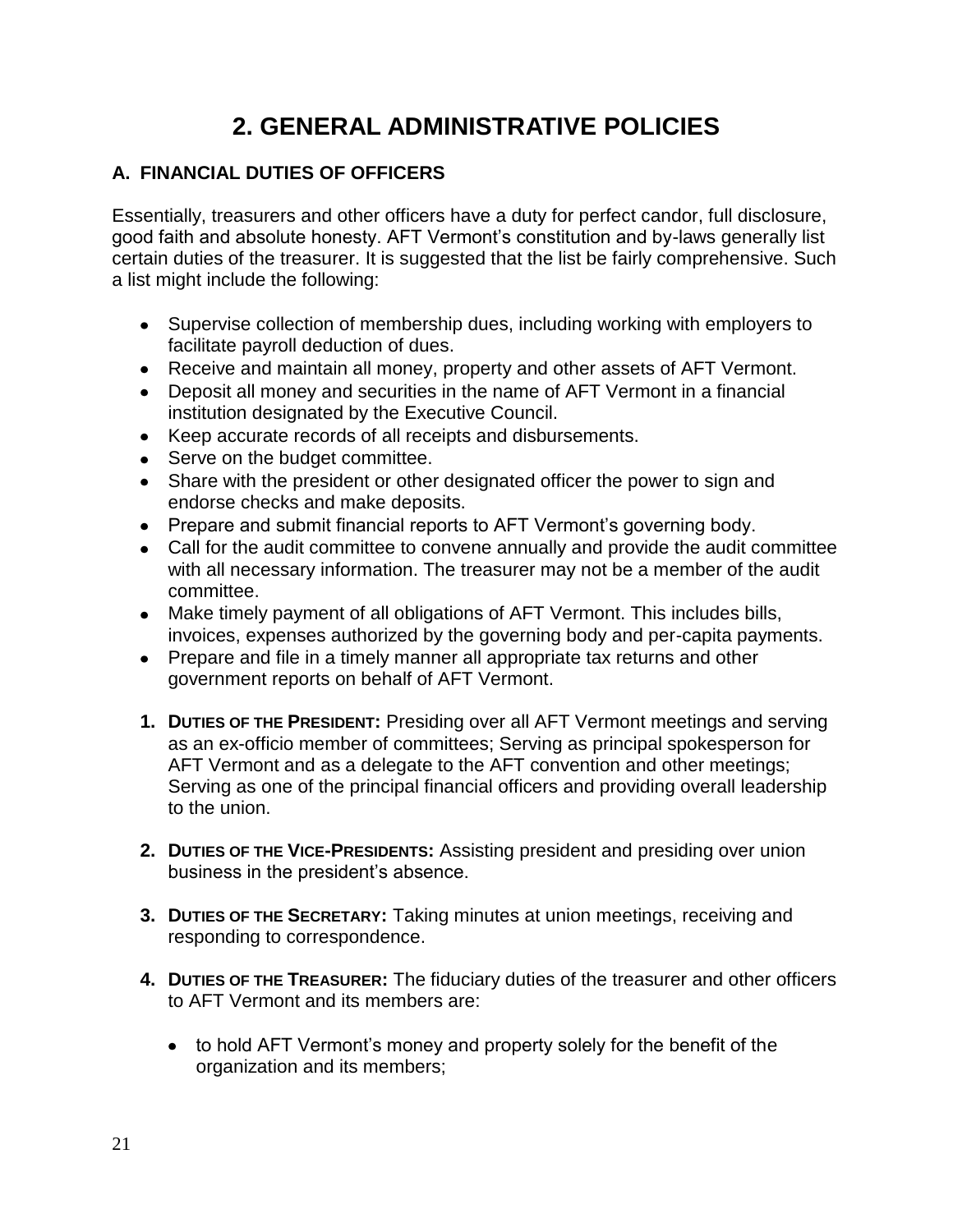- to manage, invest and expend the same in accordance with the organization's constitution and bylaws and any resolution of the governing bodies;
- to refrain from dealing with such organizations as an adverse part or on behalf of an adverse party in any matter connected with his/her duties and holding or acquiring any interest which conflicts with the interest of the organization;
- to account to the organization for any profit received in connection with transactions conducted by him/her or under his/her direction on behalf of the organization; and
- in effect, to avoid all conflicts of interest.
- <span id="page-21-0"></span>**5. DUTIES OF THE EXECUTIVE COUNCIL:** Executive Council duties are defined by the constitution and usually include**:** 
	- holding regular board meetings which are documented and reported to the members,
	- making policy and program recommendations,
	- engaging in short and long-term planning, and
	- discussing and approving an annual budget.

#### <span id="page-21-1"></span>**B. AUTOMATION OF ACCOUNTING SYSTEMS**

QuickBooks, a properly developed and administered computerized accounting system is used, which also provides off-site back up of files. A print out of the current primary financial records maintained in QuickBooks must be made and presented at AFT Vermont Board meetings. The reports may include:

- balance sheet
- income statement (Profit and Loss)
- quarterly budget vs. actual

As requested by the Board, it may also include:

- Detailed cash transactions by bank account
- Detailed general ledger
- Detailed accounts payable vendor transaction history
- Detailed accounts receivable "customer" transaction history
- Payroll transactions reports
- Any other basic system report necessary to provide a comprehensive audit trail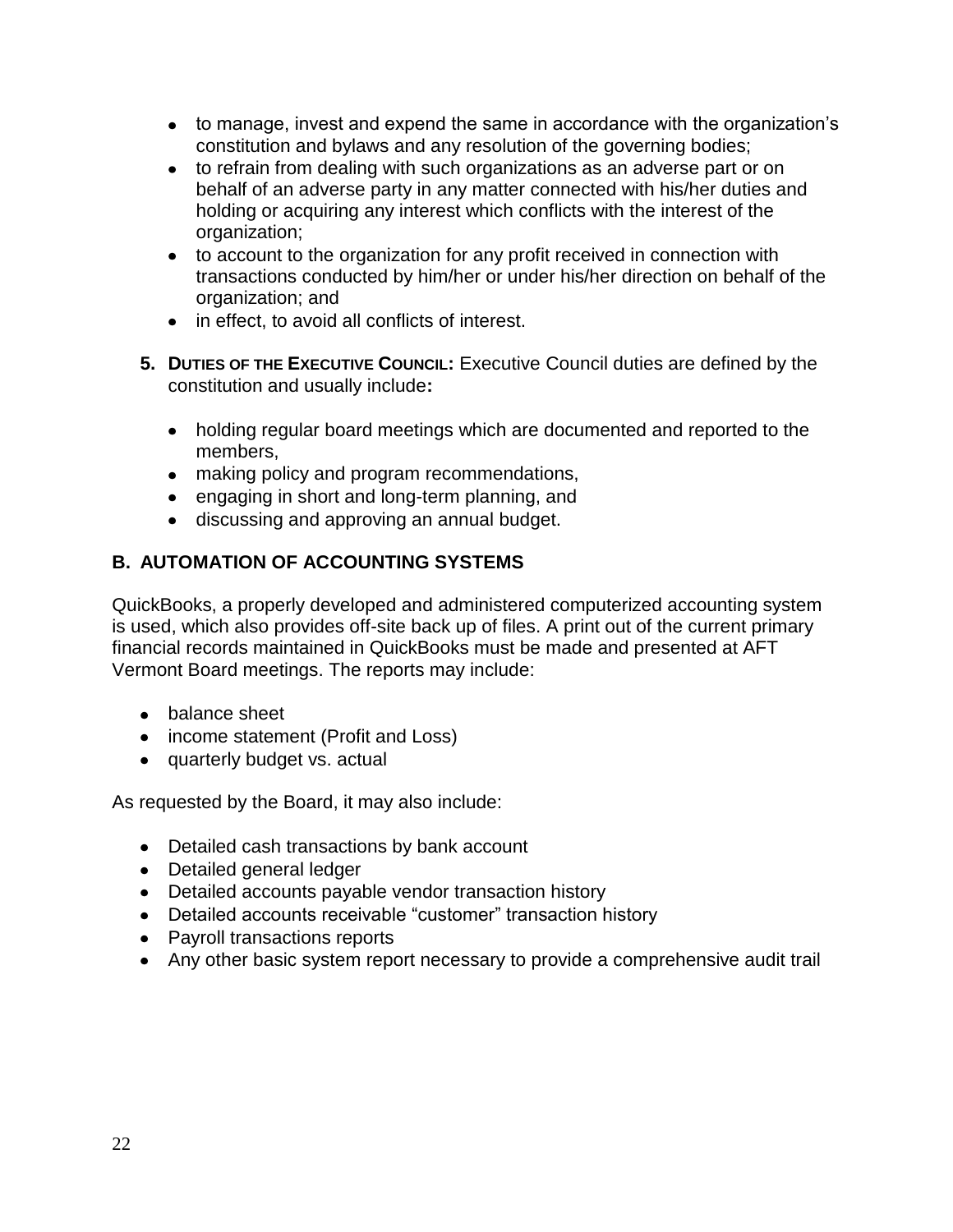# <span id="page-22-0"></span>**3. FINANCIAL MANAGEMENT POLICIES**

# <span id="page-22-1"></span>**A. CONFLICT OF INTEREST STATEMENT**

All trustees, officers, and employees of AFT Vermont have a duty to be free from the influence of any conflicting interest when they represent AFT Vermont or any of its local unions in negotiations or make representations with respect to dealings with third parties. They are expected to deal with all persons doing business with AFT Vermont on a basis that is for the best interest of AFT Vermont without favor or preference to third parties or personal considerations.

#### <span id="page-22-2"></span>**1. DEFINITION OF CONFLICT**

- A conflict of interest arises when a trustee, an officer, or an employee of AFT Vermont has such a substantial personal interest in a transaction or in a party to a transaction that it reasonably might affect the judgment he/she exercises on behalf of AFT Vermont. He/she is to consider only the interests of AFT Vermont and follow the established policies of AFT Vermont.
- Because of the common objectives embraced by the various Locals, membership held concurrently on more than one Local's committee or board, does not of itself constitute a conflict of interest provided that all the other requirements of the policy are met.

#### <span id="page-22-3"></span>**2. CONDITIONS CONSTITUTING CONFLICT**

Although it is not feasible in a policy statement to describe all the circumstances and conditions that might have the potential of being considered as conflicts of interest, the following situations are considered to have the potential of being in conflict and therefore are to be avoided:

- Engaging in outside business or employment that permits encroachment on AFT Vermont's call for the full services of its employees even though there may not be any other conflict.
- Engaging in business with or employment by an employer that is any way competitive or in conflict with any transaction, activity, or objective of AFT Vermont.
- Engaging in any business with or employment by an employer who is a supplier of goods or services to AFT Vermont.
- Making use of the fact of employment by AFT Vermont to further outside business or employment, or associating AFT Vermont or its prestige with an outside business or employment.
- A perceived conflict of interest could arise if a relative of a trustee, officer or employee is involved in a transaction.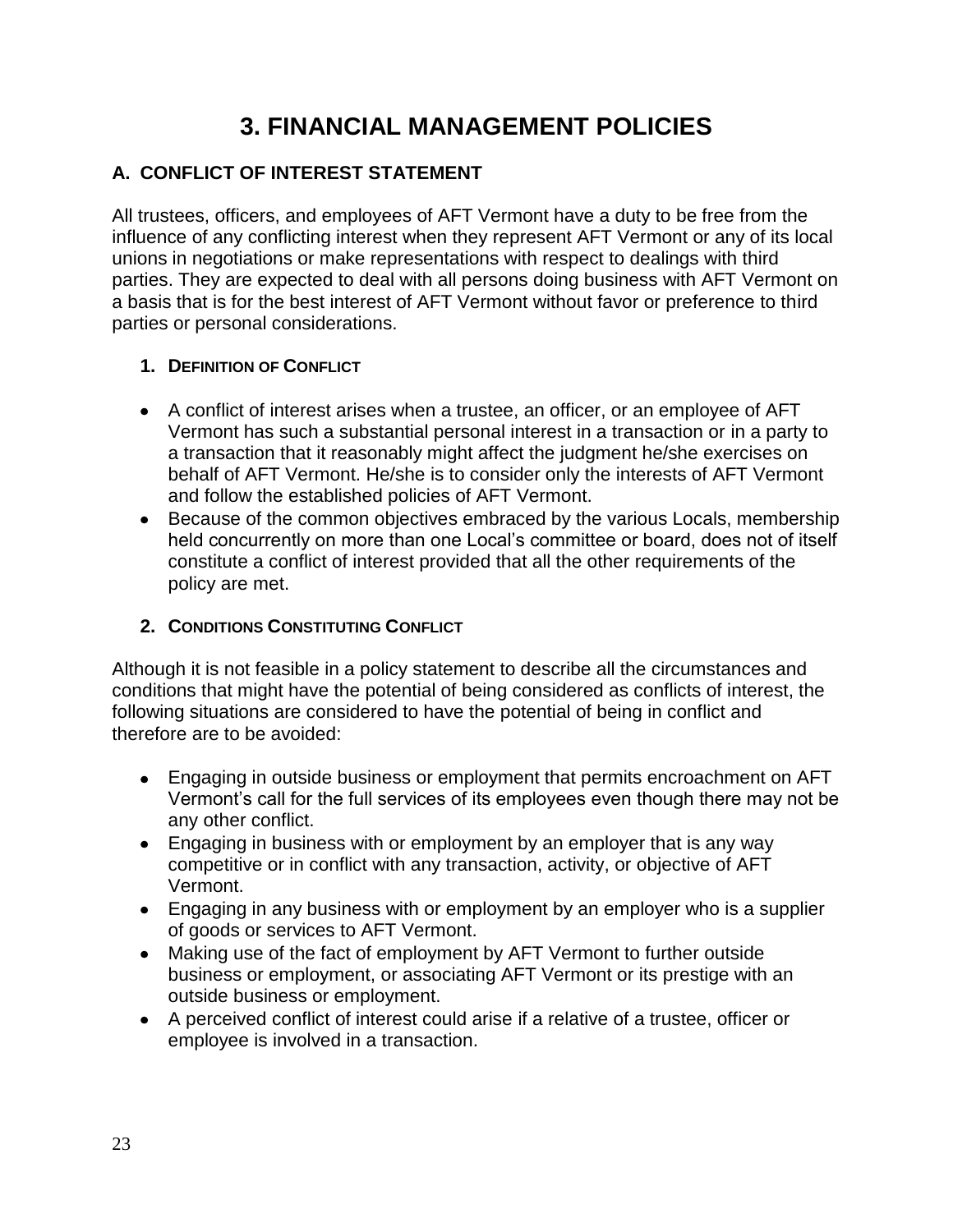#### <span id="page-23-0"></span>**3. GENERAL**

- Owning or leasing any property with knowledge that AFT Vermont has an active or potential interest therein.
- Borrowing money from any third person who is a supplier of goods or services or a trust or who is in any fiduciary relationship to AFT Vermont or is otherwise regularly involved in business transactions with AFT Vermont.

#### <span id="page-23-1"></span>**B. FINANCIAL REPORTS**

Financial reports presented at Board meetings include the balance sheet, profit & loss, and quarterly budget vs. actual (when applicable). The Board must compare these statements with the budget adopted at the beginning of the fiscal year and be prepared to act to increase income and/or decrease expenses as appropriate.

#### <span id="page-23-2"></span>**C. BUDGETING**

#### <span id="page-23-3"></span>**1. PREPARATION AND ADOPTION**

An annual budget should be prepared on the accrual basis of accounting.

To prepare the AFT Vermont budget, the Treasurer, working with the Office Manager and Accountant gathers proposed budget information and prepares the first draft of the budget. The Treasurer must be prepared to explain the sources and uses of funds as well as material fluctuations in budgeted amounts from prior years. The Treasurer may utilize the services of a budget committee as needed.

After appropriate revisions by the Treasurer, a draft of AFT Vermont's budget is presented to the President for discussion, revision, and initial approval two months before the start of the next fiscal year (May). The revised draft is then submitted to AFT Vermont Executive Council no later than the June Board meeting.

The AFT Vermont Board shall adopt the final budget prior to the beginning of AFT Vermont's fiscal year. The purpose of adopting a final budget at this time is to allow adequate time to input the budget into the accounting system and establish appropriate accounting and reporting procedures (including any necessary modifications to the chart of accounts), to ensure proper classification of activities and to compare the budget versus actual once the year begins. Any delay in the process should be brought to AFT Vermont Executive Council. The Executive Council may vote to extend the previous year's budget for a specified amount of time if necessary and only under unusual circumstances.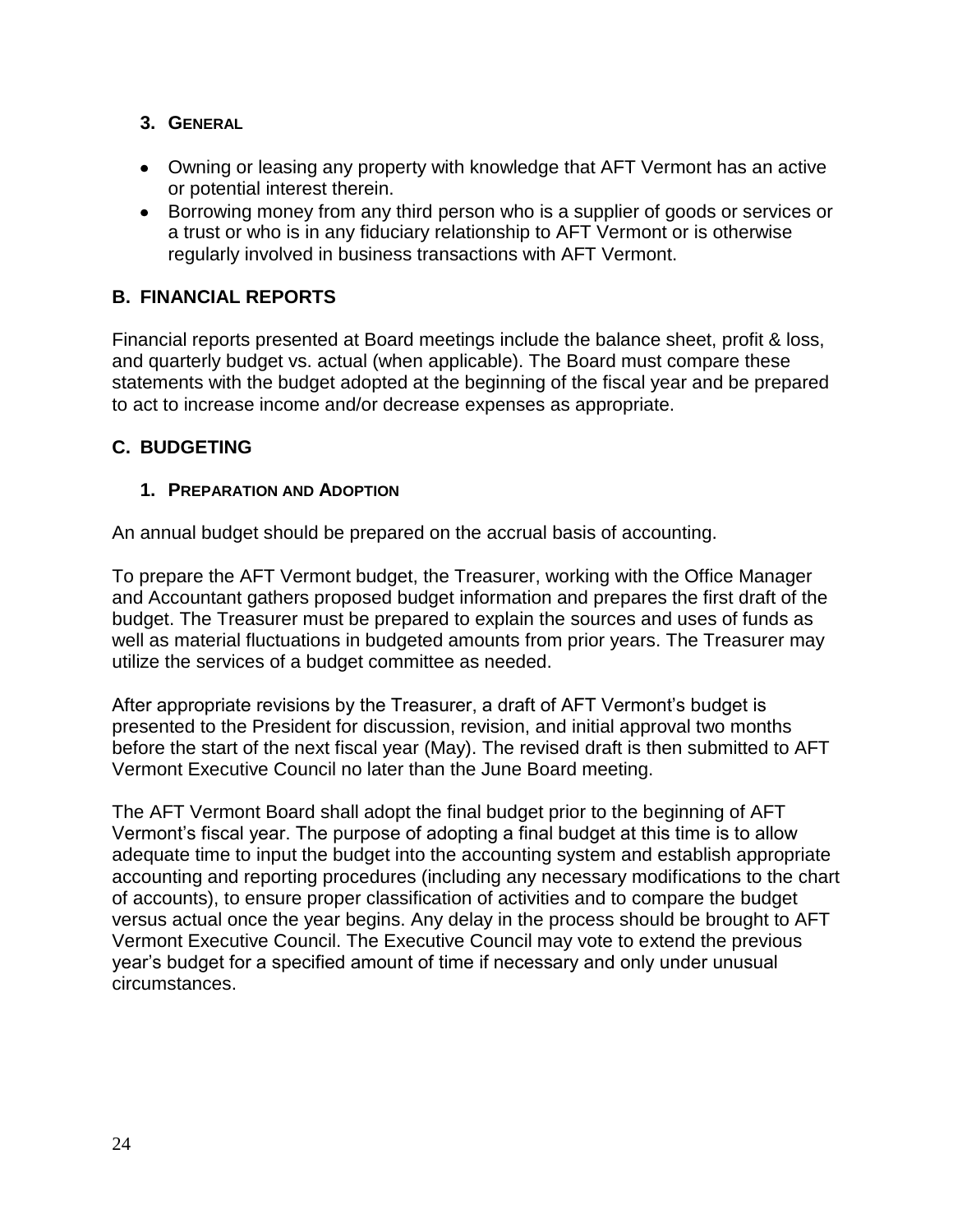#### <span id="page-24-0"></span>**2. MONITORING PERFORMANCE**

AFT Vermont has to monitor its financial performance by comparing and analyzing actual results with budgeted results. This function has to be accomplished in conjunction with the financial reporting process described earlier.

Quarterly, financial reports comparing actual year-to-date revenues and expenses with budgeted year-to-date amounts shall be produced by the Treasurer or Office Manager, and distributed to the AFT Vermont Board.

AFT Vermont Executive Council and/or Executive Board shall be responsible for responding with a written explanation of all budget variances in excess of ten percent on a quarterly basis.

#### <span id="page-24-1"></span>**3. BUDGET MODIFICATIONS**

After a budget has been approved and adopted by the AFT Vermont Board, the Treasurer may reclassify expense amounts of less than \$5,000. Reclassifications of budgeted expense amounts in excess of \$5,000 may be made only with approval of the AFT Vermont Board.

Reclassifications in excess of the preceding threshold and any budget modification resulting in an increase in budgeted expenses or decrease in budgeted revenues shall be made only with approval of AFT Vermont Executive Council.

#### <span id="page-24-2"></span>**D. ANNUAL AUDIT**

Article IX section 1, 2, and 3 of the Bylaws of the American Federation of Teachers (AFT) requires an annual audit of all AFT Vermont's financial records to be completed within six months after the end of AFT Vermont's fiscal year.

After this audit has been completed, AFT Vermont's 990 and LM2 forms will be completed and submitted to meet their respective deadlines.

#### <span id="page-24-3"></span>**E. INSURANCE**

AFT requires that state and local affiliates purchase a Fidelity Insurance Bond which covers officers, staff and members who are responsible for handling the organization's money. The cost to receive this insurance for one year varies depending upon the amount of coverage that the organization requires. The period of coverage is from November 1, 20XX through October 31, 20XX and the minimum coverage is \$50,000.

Locals and state federations with members who work in the private sector are required by the Labor Management and Reporting Act to have specific levels of Fidelity Bond coverage. The AFT recommends that all affiliates use the minimum coverage required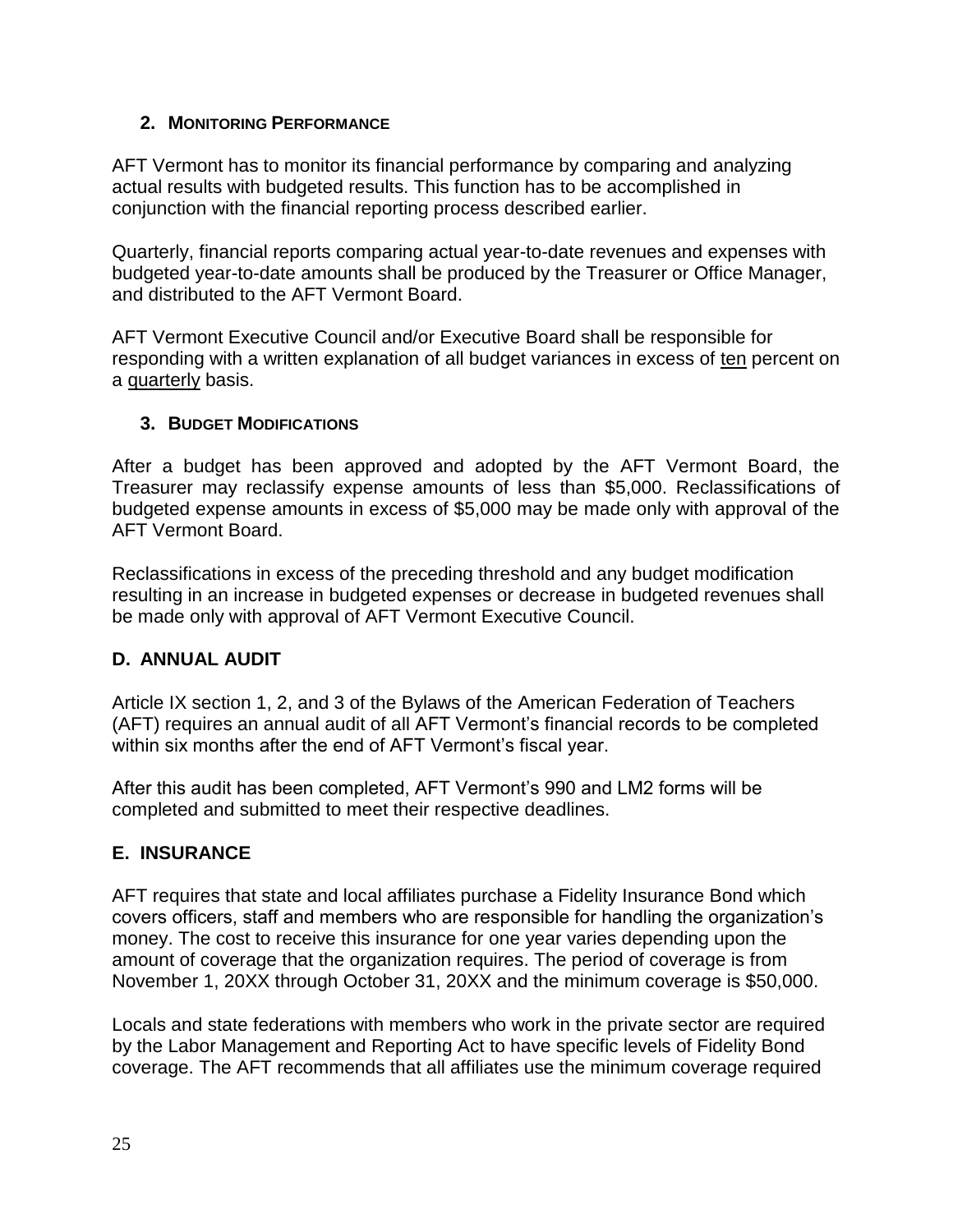by the Department of Labor. The minimum coverage required by the DOL is computed as follows:

#### Liquid Assets + Total Receipts x 10% = Minimum Amount of Coverage Required

The maximum coverage required by the DOL is \$500,000.

# <span id="page-25-0"></span>**F. RECORD RETENTION**

Below is a table noting the time period for records retention. In addition to the table below, generally records reported under ERISA must be maintained for at least six years after the filing date. However, a longer period is required for records supporting benefit determinations. When benefits are deferred until a later date, such as retirement age, records should be maintained to support those deferred benefits. Every employer with a benefit plan subject to ERISA is required to maintain sufficient records on each participating employee to determine the benefits due those employees.

| <b>Records Retention Schedule</b>                                                                                                                                                          |                        |  |
|--------------------------------------------------------------------------------------------------------------------------------------------------------------------------------------------|------------------------|--|
| <b>Description</b>                                                                                                                                                                         | Period                 |  |
| Accident reports/claims (settled cases)                                                                                                                                                    | 7 years                |  |
| Accounts payable ledgers and schedules                                                                                                                                                     | 7 years                |  |
| Accounts receivable ledgers and schedules                                                                                                                                                  | 7 years                |  |
| Audit reports                                                                                                                                                                              | Permanently            |  |
| <b>Bank reconciliations</b>                                                                                                                                                                | 2 years                |  |
| <b>Bank statements</b>                                                                                                                                                                     | 3 years                |  |
| Capital stock and bond records: ledgers, transfer registers, stubs<br>showing issues, record of interest coupons, options, etc.                                                            | Permanently            |  |
| Cash books                                                                                                                                                                                 | Permanently            |  |
| <b>Charts of accounts</b>                                                                                                                                                                  | Permanently            |  |
| Checks (canceled – see exception below)                                                                                                                                                    | 7 years                |  |
| Checks (canceled for important payments, i.e. taxes, purchases<br>of property, special contracts, etc. Checks should be filed with<br>the papers pertaining to the underlying transaction) | Permanently            |  |
| Contracts, mortgages, notes, and leases (expired)<br>Contracts, mortgages, notes, and leases (still in effect)                                                                             | 7 years<br>Permanently |  |
| Correspondence (general)                                                                                                                                                                   | $2$ years              |  |
| Correspondence (legal and important matters only)                                                                                                                                          | Permanently            |  |
| Correspondence (routine) with customers and/or vendors                                                                                                                                     | 2 years                |  |
| Deeds, mortgages, and bills of sale                                                                                                                                                        | Permanently            |  |
| Depreciation schedules                                                                                                                                                                     | Permanently            |  |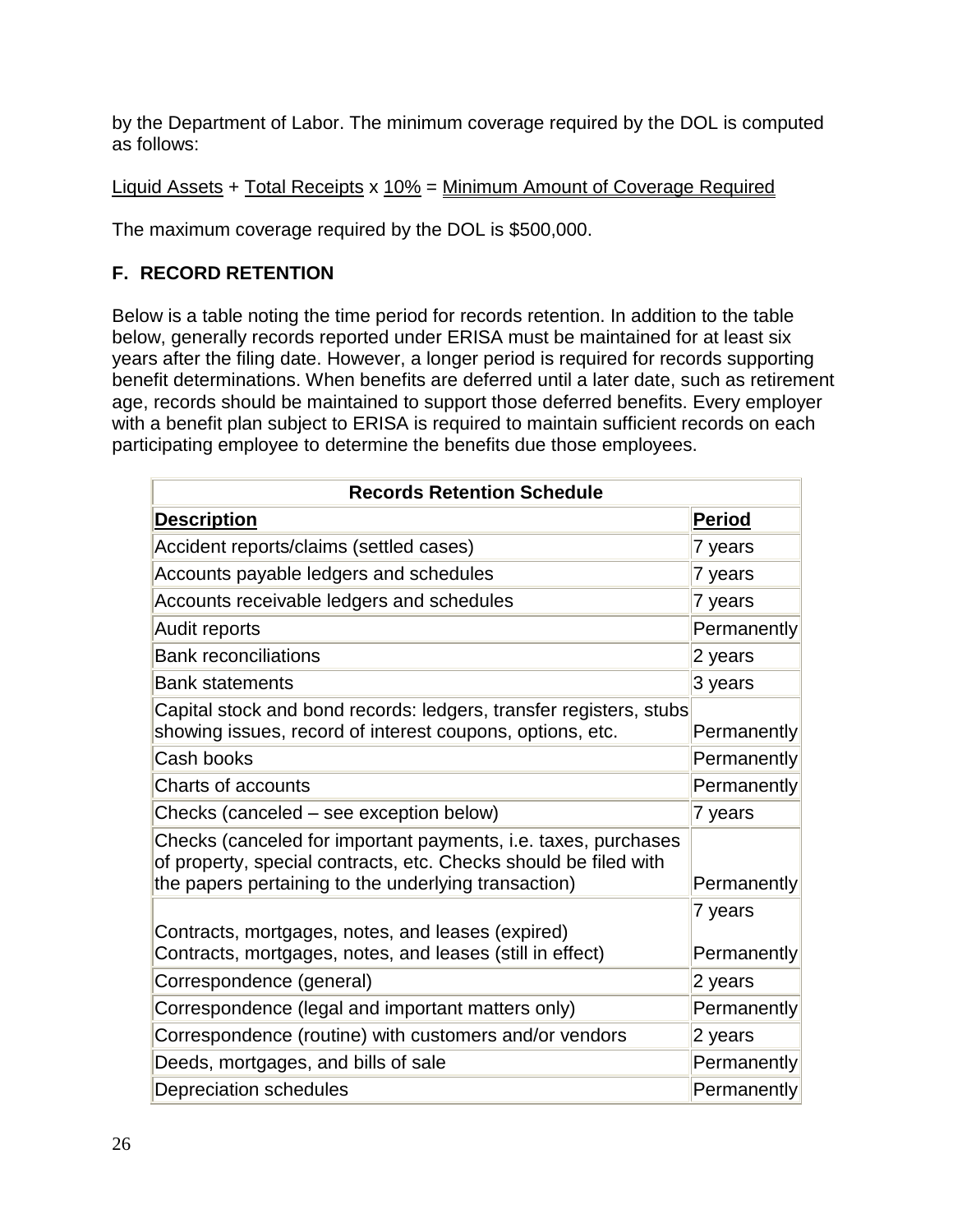| Duplicate deposit slips                                                                                                                           | 2 years     |
|---------------------------------------------------------------------------------------------------------------------------------------------------|-------------|
| <b>Employment applications</b>                                                                                                                    | 3 years     |
| Expense analyses/expense distribution schedules                                                                                                   | 7 years     |
| Financial statements (year-end, other optional)                                                                                                   | Permanently |
| Garnishments                                                                                                                                      | 7 years     |
| General/private ledgers, year-end trial balance                                                                                                   | Permanently |
| Insurance policies (expired)                                                                                                                      | 3 years     |
| Insurance records, current accident reports, claims, policies, etc. Permanently                                                                   |             |
| Internal audit reports (longer retention periods may be desirable)                                                                                | 3 years     |
| Internal reports (miscellaneous)                                                                                                                  | 3 years     |
| Inventories of products, materials, and supplies                                                                                                  | 7 years     |
| Invoices (to customers, from vendors)                                                                                                             | 7 years     |
| Journals                                                                                                                                          | Permanently |
| Magnetic tape and tab cards                                                                                                                       | 1 year      |
| Minute books of directors, stockholders, bylaws, and charter                                                                                      | Permanently |
| Notes receivable ledgers and schedules                                                                                                            | 7 years     |
| Option records (expired)                                                                                                                          | 7 years     |
| Patents and related papers                                                                                                                        | Permanently |
| Payroll records and summaries                                                                                                                     | 7 years     |
| Personnel files (terminated)                                                                                                                      | 7 years     |
| Petty cash vouchers                                                                                                                               | 3 years     |
| Physical inventory tags                                                                                                                           | 3 years     |
| Plant cost ledgers                                                                                                                                | 7 years     |
| Property appraisals by outside appraisers                                                                                                         | Permanently |
| Property records, including costs, depreciation, reserves, year-<br>end trial balances, depreciation schedules, blueprints, and plans Permanently |             |
| Purchase orders (except purchasing department copy)                                                                                               | 1 year      |
| Purchase orders (purchasing department copy)                                                                                                      | 7 years     |
| Receiving sheets                                                                                                                                  | 1 year      |
| Retirement and pension records                                                                                                                    | Permanently |
| <b>Requisitions</b>                                                                                                                               | 1 year      |
| Sales commission reports                                                                                                                          | 3 years     |
| Sales records                                                                                                                                     | 7 years     |
| Scrap and salvage records (inventories, sales, etc.)                                                                                              | 7 years     |
| Stenographers' notebooks                                                                                                                          | 1 year      |
| Stock and bond certificates (canceled)                                                                                                            | 7 years     |
| Stockroom withdrawal forms                                                                                                                        | 1 year      |